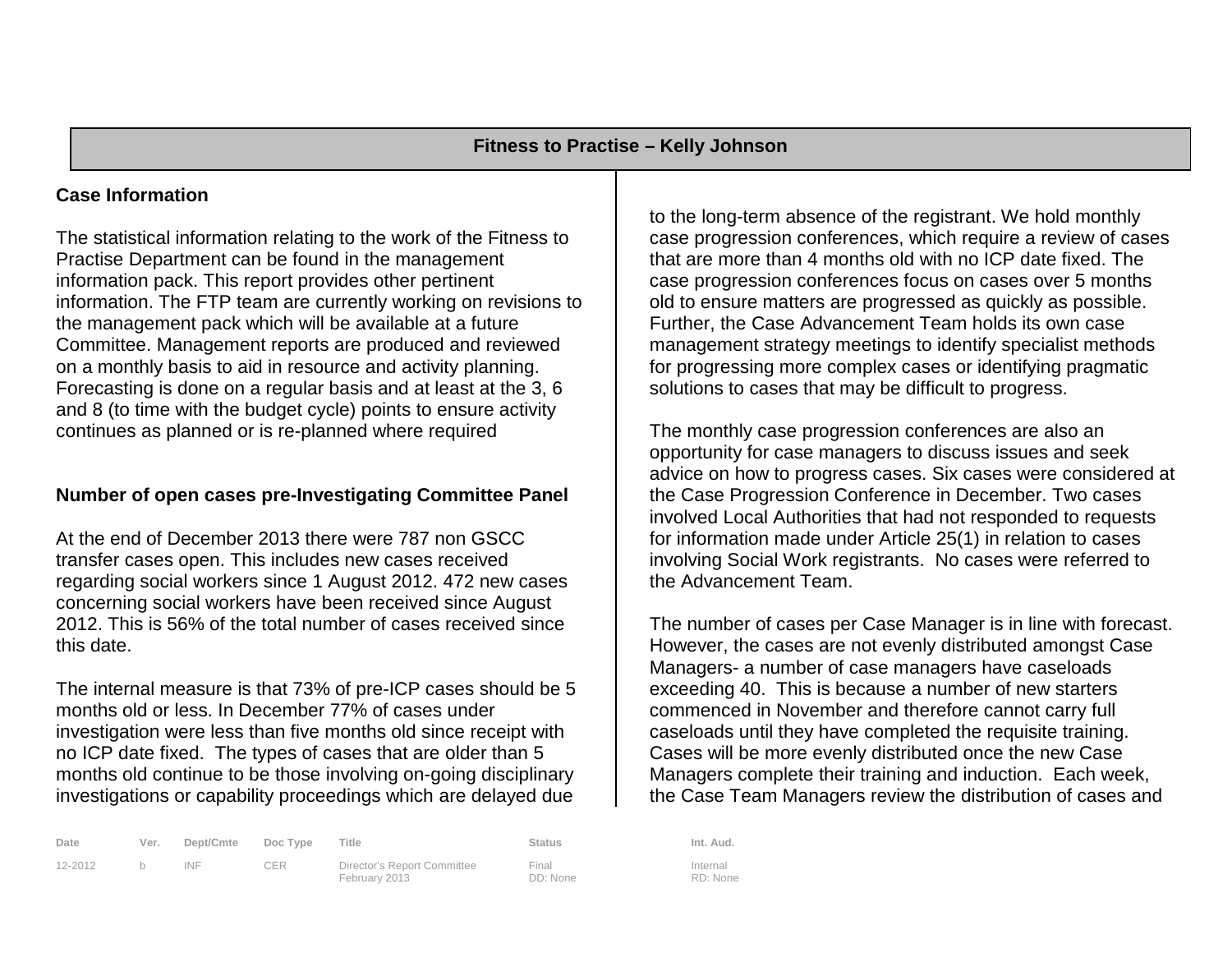the resources available with a view to reallocating work and targeting the work of the Case Support Officers to best effect.

# **Case to referred to final hearing**

Of the non social work transfer cases considered by an Investigating Committee panel between April 2012 and December 2012 the case to answer percentage was 58%. We have closed 400 cases between April and December 2012 without referral to an Investigating Committee Panel because the case did not meet the standard of acceptance for allegations.

Investigations Managers continued to attend ICPs in December in November to brief panels on their role, remind them of the realistic prospect test and the impact of referring "weak" cases or poorly framed allegations to final hearing. The Lead Hearings Officer has also continued to bring to the attention of the Investigations Managers issues concerning allegation drafting which will be fed into the on-going training programme.

# **Number of cases awaiting hearing**

At the end of December 2012, there were 245 non social work transfer cases awaiting consideration by a substantive hearing panel with 66 cases non-social work cases ready to fix and in the process of being scheduled. 56 cases have been fixed for a final hearing and a further 21 in the process of being rescheduled.

# **General Social Care Council Transfer Cases**

At the end of December, there were 120 cases within the pre ICP and enquiry remit. 15 GSCC transfer case were closed between August and December without referral to an investigating committee. 83 cases have been considered by panels of the Investigating Committee with a case to answer percentage of 90%. One final hearing has been heard with the registrant struck off the Register. As at the end of December, 7 hearings have been or are in the process of being fixed. From January 2013, a weekly tele-conference has taken place with Kingsley Napley to discuss the transfer cases that are ready to list

# **Suitability Scheme**

The Suitability Scheme is now operational with transfer student cases received from the GSCC assessed via the scheme. A common theme is whether information addressed to the suitability scheme should be managed via that scheme.

# **High Court and First Tier Tribunal Cases**

At the end of December there were 3 outstanding high court appeals, an application to further extend an interim order and 3 on-going judicial review matters. There are no on-going appeals against registration appeal panel decisions.

7 of the 9 First Tier Tribunal cases have now concluded. 4 appeals were allowed and 3 were dismissed.

| Date    | Ver. | Dept/Cmte Doc Type |            | Title                                        | Status            | Int. Aud.           |
|---------|------|--------------------|------------|----------------------------------------------|-------------------|---------------------|
| 12-2012 |      | INF                | <b>CER</b> | Director's Report Committee<br>February 2013 | Final<br>DD: None | Internal<br>PD: Non |

Director's Report Committee February 2013

Final DD: None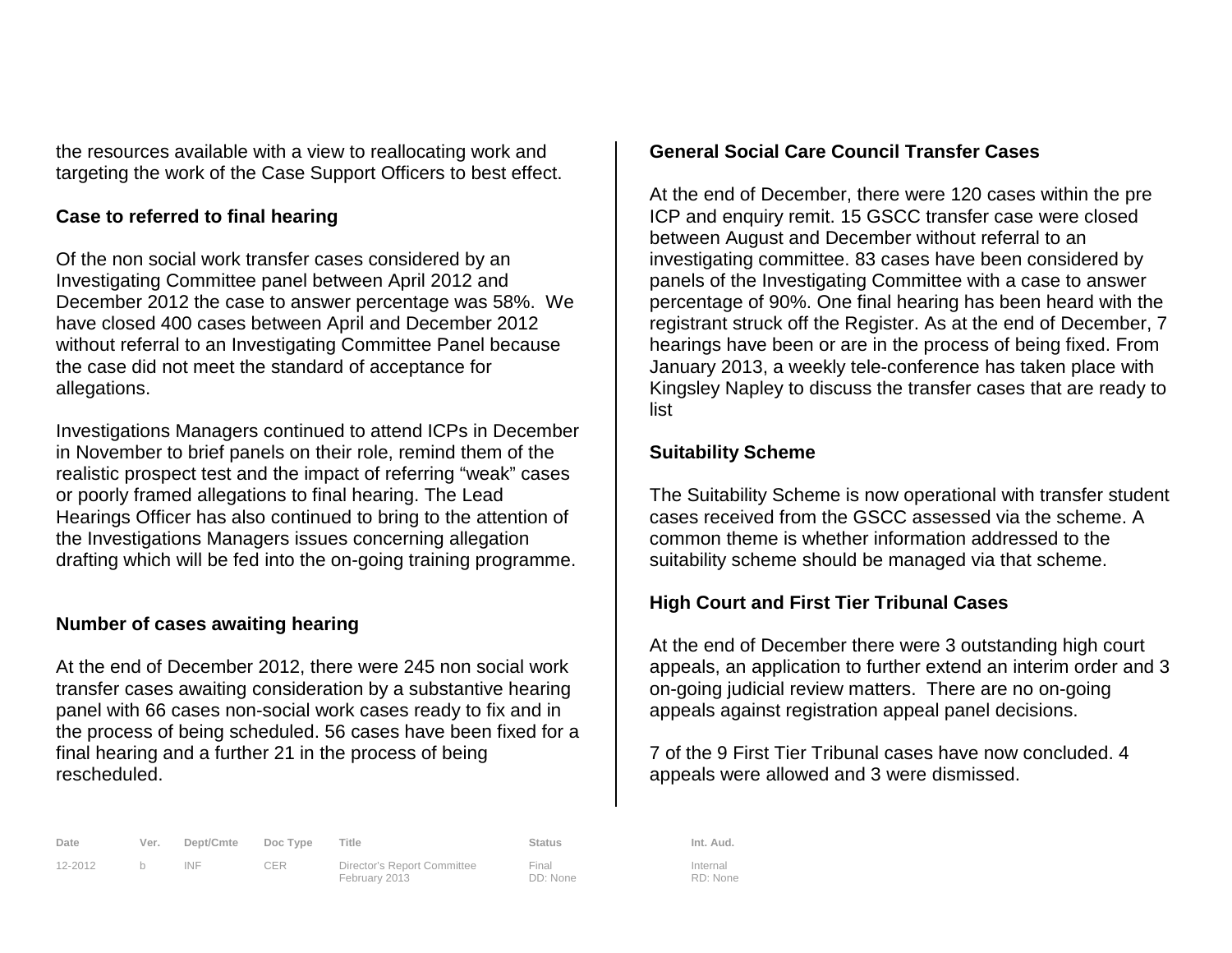# **Meetings and other Stakeholder Events**

Bircham Dyson Bell Law Commission Department of Health General Social Care Council Unison Kingsley Napley Irish Nursing Board Nursing and Midwifery Council **GSCC** Care Quality Commission GB Training RCSLT **CHRF** CLEAR conference UK Independent Medical Services Picker Institute Unite Annual Regulation Event – Glasgow Business Continuity Exercise **Mazars** Care Councils – Northern Ireland, Wales and Scotland CLEAR – US BDB conferences with counsel

# **Resources**

Alison Abodarham formerly Head of Adjudication left the HCPC in December to move with her family to Switzerland. Zoe

| Date    | Ver. | Dept/Cmte | Doc Type   | Title                                        | Status            | Int. Aud.           |
|---------|------|-----------|------------|----------------------------------------------|-------------------|---------------------|
| 12-2012 |      | INF       | <b>CER</b> | Director's Report Committee<br>February 2013 | Final<br>DD: None | Internal<br>RD: Non |

Maguire, formerly Head of Investigations has been appointed to the vacancy created by Alison's departure.

Zoe starts her maternity leave in early February 2013 and therefore arrangements have been put in place to cover her new substantive post of Head of Adjudication until she returns to HCPC in January 2014. Brian James, Head of Assurance and Development (and previously maternity cover Head of Adjudication), will cover for Zoe as well as the responsibilities of the Development part of his role. Eve Seall, Head of Case Management will cover for the Assurance component of Head of Assurance and Development post.

We are also in the process of planning the recruitment of Head of Investigations.

Rebecca Hall joined the department as a case manager in January 2013 and we are planning for the maternity cover arrangements for 3 other employees within the directorate.

# **Partners**

FTP continue to deliver new and refresher training for FTP partners.

# **Other**

Work is underway to prepare for the tender on the provision of legal services and the provision of transcription writer services. Aside from this, papers on the agenda for the Fitness to Practise committee cover the other activity undertaken or due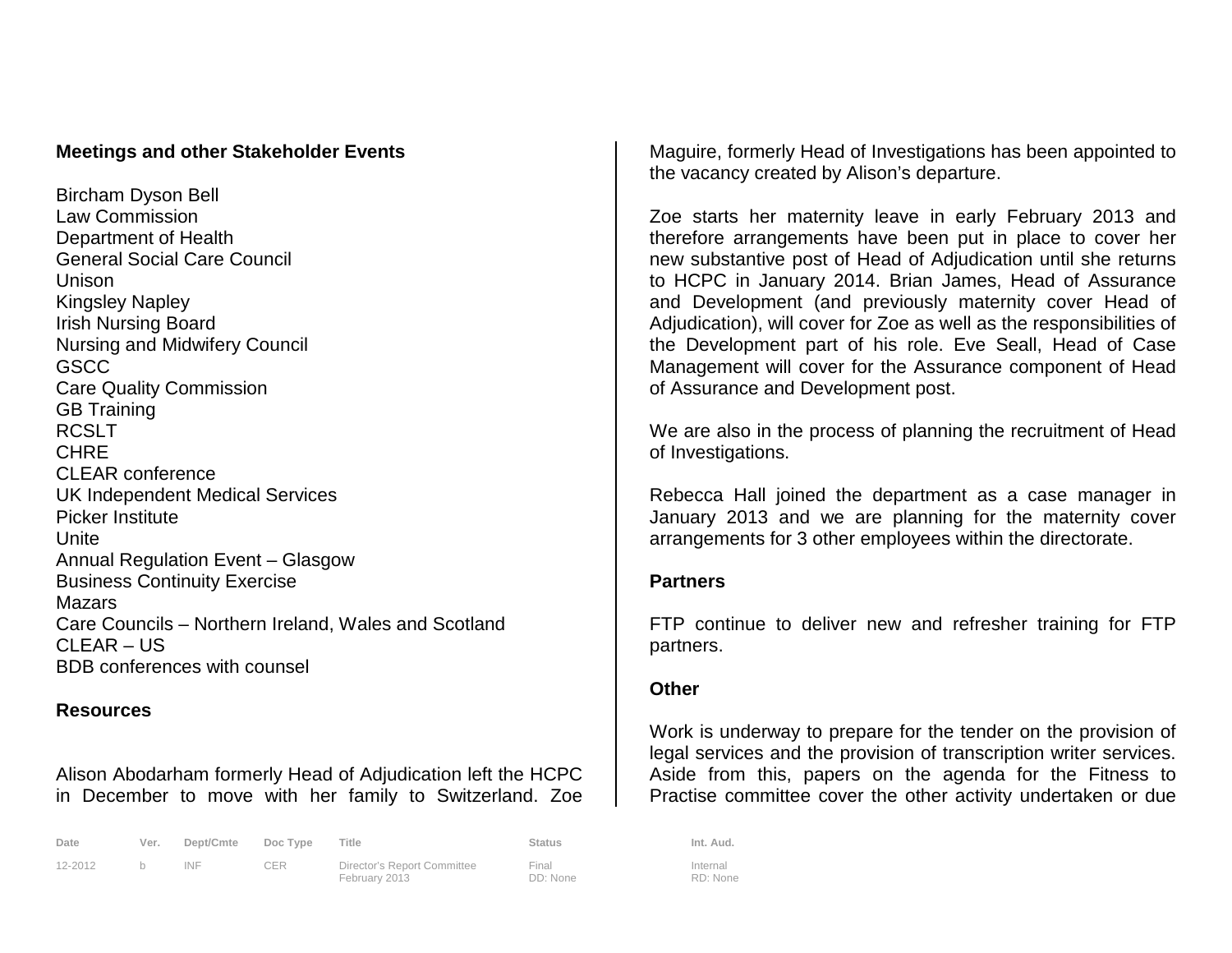to be undertaken by the Department. The PSA report on the initial stages of the NMC fitness to practise process was published in December 2012, the Executive will undertake a review of this report and that of on the initial stages of the GPhC's fitness to practise process in due course.

| Date    |   | Ver. Dept/Cmte Doc Type |            | Title                       | Status | Int. Aud.           |
|---------|---|-------------------------|------------|-----------------------------|--------|---------------------|
| 12-2012 | h | INF                     | <b>CER</b> | Director's Report Committee | Final  | Internal<br>_______ |

February 2013

Final DD: None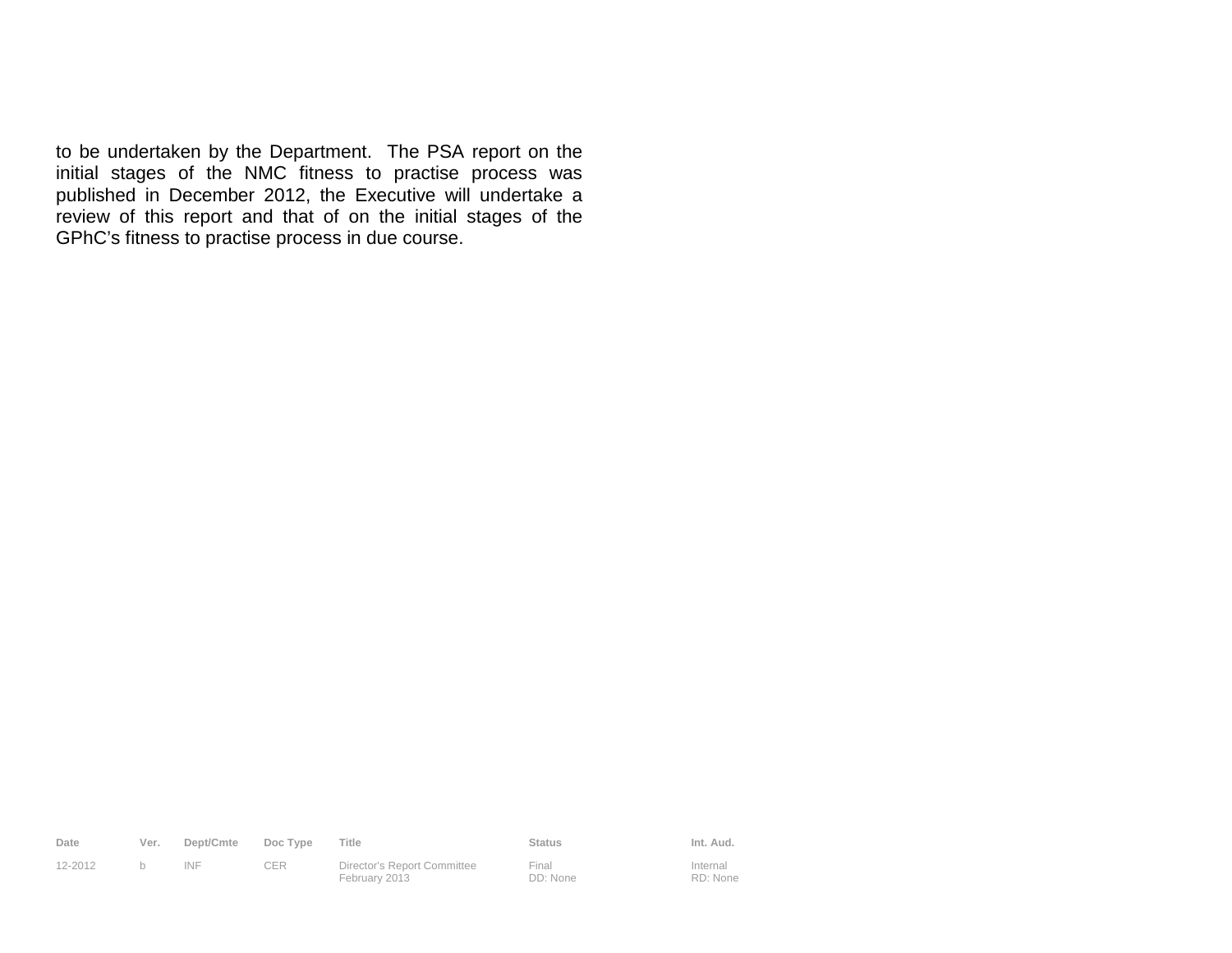# **Management Information Pack**

Marc Seale, Chief Executive & RegistrarFitness to Practise Figures for April to December 2012 to Executive Management Team



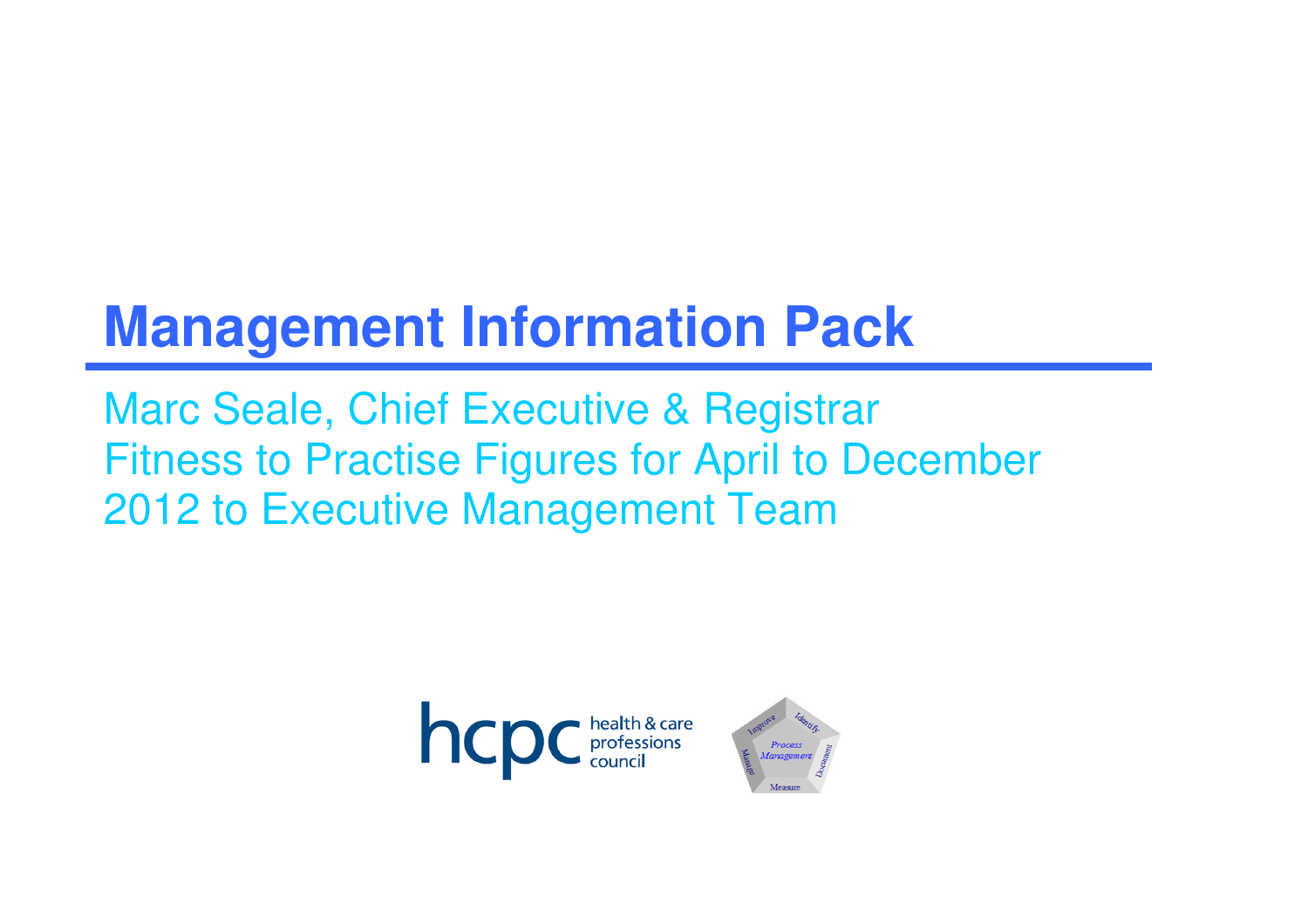# **Figures for April to December 2012 Management Reporting Information to Executive Management TeamFitness to Practise**

| <b>Fitness to Practise</b>  | <b>Total Cases Considered</b>                                        | 27 |
|-----------------------------|----------------------------------------------------------------------|----|
|                             | Enquiries and allegations: source                                    | 28 |
|                             | Enquiries and Allegations: Profession & source of complaint          | 29 |
|                             | Total Investigating Panel decisions and referrals                    | 30 |
|                             | Investigating Panel Decisions by profession and source of allegation | 31 |
|                             | Interim Orders by profession                                         | 32 |
|                             | Panel hearings decisions                                             | 33 |
|                             | Final hearings (CCC and HC) representation                           | 34 |
|                             | Final hearings: decisions by profession                              | 35 |
|                             | Review hearings: decisions by profession                             | 36 |
|                             | Length of time: Allegations                                          | 37 |
|                             | Length of time: Cases Investigating Committee 2003-4 to 2012 -13     | 38 |
|                             | Allegations made: conclusion of final hearing 2003-4 to 2012 -13     | 39 |
|                             | Allegations made: conclusion of final hearing percentages            | 40 |
|                             | Allegations made: Investigating Panel 2003-4 to 2012 -13             | 41 |
|                             | Allegations made: Investigating Panel percentages                    | 42 |
|                             | Investigating Panel: Case Conclusion (concluded final hearing cases) | 43 |
|                             | Investigating Panel: Case Conclusion percentages                     | 44 |
| <b>Registration Appeals</b> | <b>Registration Appeals</b>                                          | 45 |
| <b>Protection of Title</b>  | Protection of Title                                                  | 46 |
| <b>Health and Character</b> | <b>Health and Character Declarations</b>                             | 47 |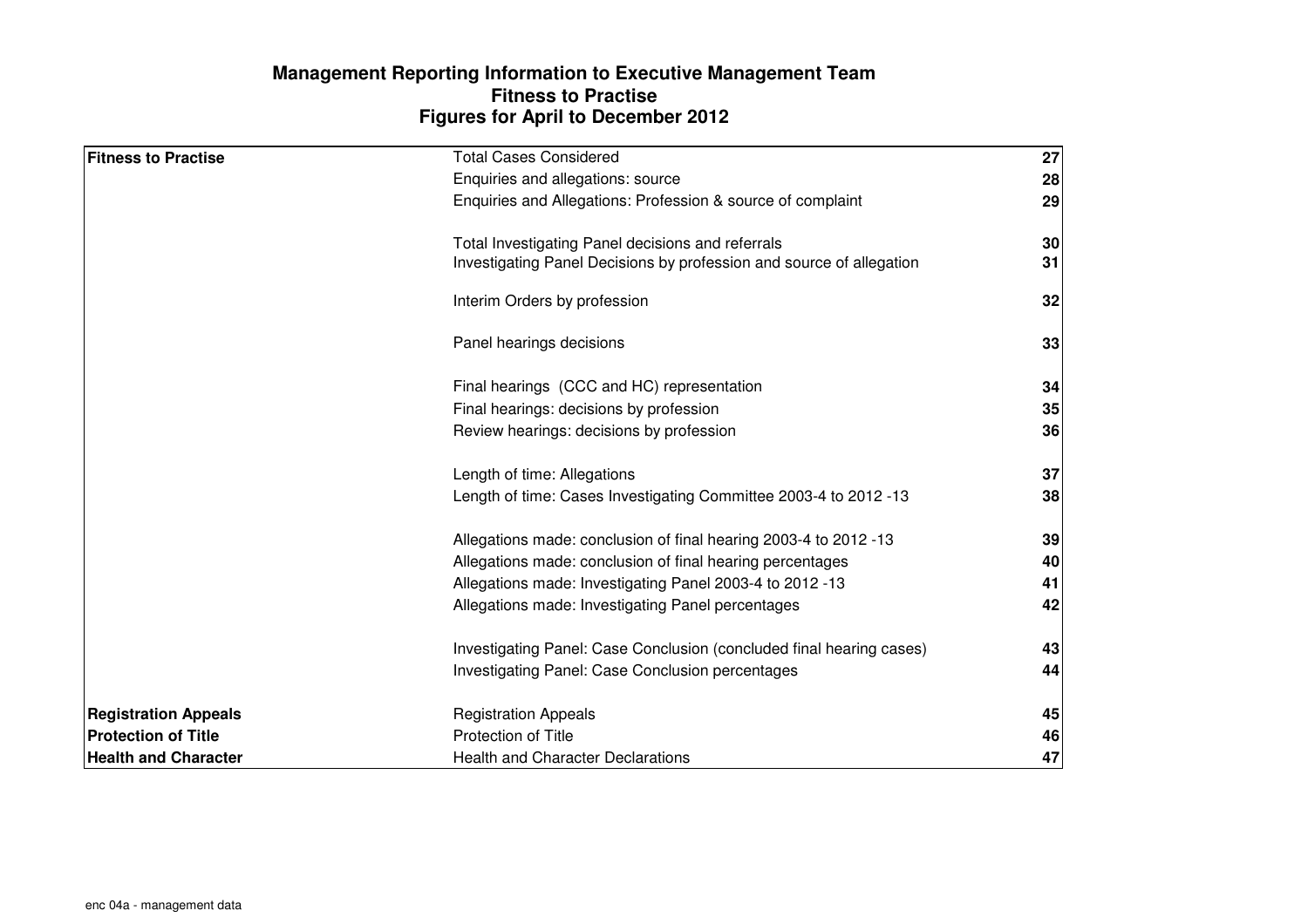**Total cases considered April 2011 - March 2013**

**Fitness to Practise Department**



**This table displays how many cases were considered by each type of panel**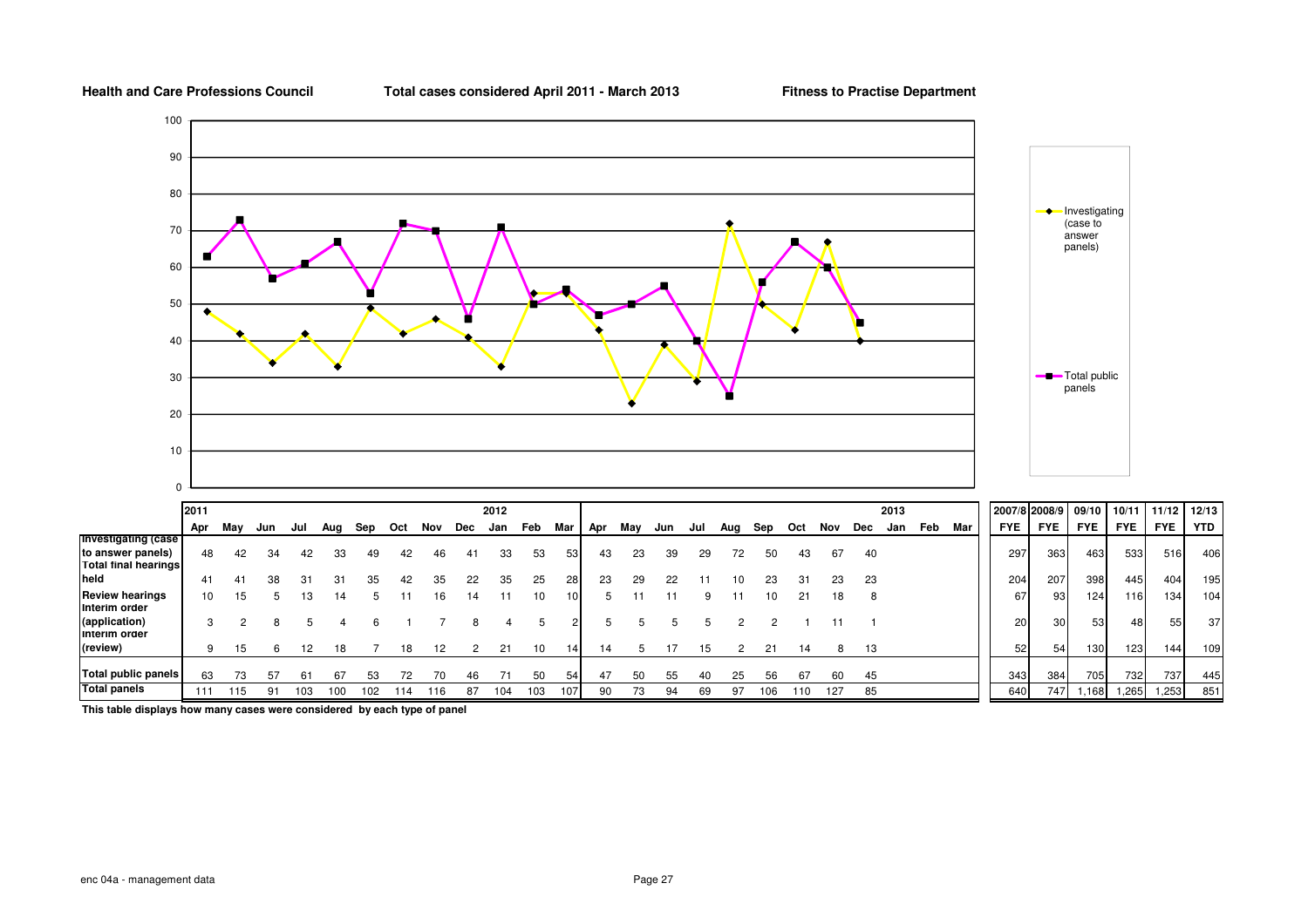

|         |                                                                       | 2011      |           |     |         |    |     |    |     |    | 2012                 |                |                |                                         |    |     |     |          |                        |     |     |          | 2013 |                                 | 2005/6 2006/7 |            | 2007/8 2008/9 |            | 09/10      | 10/11      | 11/12      | 12/13      |
|---------|-----------------------------------------------------------------------|-----------|-----------|-----|---------|----|-----|----|-----|----|----------------------|----------------|----------------|-----------------------------------------|----|-----|-----|----------|------------------------|-----|-----|----------|------|---------------------------------|---------------|------------|---------------|------------|------------|------------|------------|------------|
|         |                                                                       | Apr May   |           | Jun | Jul     |    |     |    |     |    |                      |                |                | Aug Sep Oct Nov Dec Jan Feb Mar Apr May |    | Jun | Jul |          |                        |     |     |          |      | Aug Sep Oct Nov Dec Jan Feb Mar | <b>FYE</b>    | <b>FYE</b> | <b>FYE</b>    | <b>FYE</b> | <b>FYE</b> | <b>FYE</b> | <b>FYE</b> | <b>YTD</b> |
|         | <b>Total enquiries</b>                                                | 45        | 26        | 29  | 48      | 46 | 45  | 49 | 33  | 27 | 45                   | 58             | 49             | 64                                      | 69 | 45  | 76  | 145      | 134                    | 162 | 200 | 120      |      |                                 |               |            | 109           | 142        | 243        | 275        | 500        | 1015       |
|         | Article 22(6)/Anon                                                    | 18        |           | 16  | 27      | 19 | 23  | 23 | 20  | 10 | 21                   | 20             | 21             |                                         |    | ≘   | 8   |          |                        |     |     | 5        |      |                                 |               |            | 14            | 15         | 15         | 58         | 226        | 39         |
|         | <b>Employer</b>                                                       | 8         |           |     |         |    |     |    |     | 2  |                      | 15             |                |                                         | 18 |     | 28  | 4        | 30                     | 29  |     | 28       |      |                                 |               |            | 44            | 50         | 78         | 48         | 65         | 233        |
|         |                                                                       |           |           |     |         |    |     |    |     |    |                      |                |                |                                         |    |     |     |          |                        |     |     |          |      |                                 |               |            |               | 10         | 14         |            | 18         | 60         |
|         | $\frac{\sum_{i=1}^{n} \sum_{j=1}^{n} \sigma_{i}}{n}$ Other Registrant |           |           |     |         |    |     |    |     |    |                      |                |                |                                         |    |     |     |          |                        |     |     | 13       |      |                                 | Not recorded  |            | 13            | 19         | 18         | 44         | 42         | 69         |
|         | $\overline{5}$ Police                                                 |           |           |     |         |    |     |    |     |    |                      |                |                |                                         |    |     |     |          |                        |     |     |          |      |                                 |               |            |               |            |            |            |            | 12         |
|         | <b>Professional body</b>                                              |           |           |     |         |    |     |    |     |    |                      |                |                |                                         |    |     |     |          |                        |     |     |          |      |                                 |               |            |               |            |            |            |            | 11         |
|         | $\frac{12}{9}$ Profess                                                | 18        |           |     |         |    |     |    |     |    |                      |                |                | 24                                      |    |     |     |          |                        |     |     | 46       |      |                                 |               |            | 32            | 42         | 114        | 120        | 141        | 415        |
|         | Self-referral                                                         | <b>NA</b> | NA        | NA  |         | ΝA | NA. | ΝA | NA. | NA | NA.                  | NA             | <b>NA</b>      | 18                                      |    |     |     | 21       | 19                     | 38  | 30  | 21       |      |                                 |               |            | <b>NA</b>     | <b>NA</b>  | <b>NA</b>  | <b>NA</b>  | <b>NA</b>  | 176        |
|         | <b>Total allegations</b>                                              | 30        | 42        | 59  | 50      | 39 | 28  | 40 | 24  | 19 | 30                   | 34             | 30             | 20                                      | 22 | 23  | 18  | 17       | 12                     | 13  | 21  | 14       |      |                                 | 316           | 322        | 315           | 341        | 529        | 484        | 425        | 160        |
|         | Article 22(6)/Anon                                                    |           | 10        |     |         |    |     |    |     |    |                      |                |                | <sup>0</sup>                            |    |     |     |          |                        |     |     | $\Omega$ |      |                                 | 57            | 23         | 49            | 48         | 92         | 108        | 57         |            |
|         |                                                                       | 9         |           |     |         |    |     |    |     |    |                      | 25             |                | 15                                      |    |     |     |          |                        |     |     | 13       |      |                                 | 113           | 164        | 127           | 149        | 182        | 169        | 224        | 107        |
|         | $\frac{5}{100}$ Employer                                              |           | 16        |     |         |    |     |    |     |    |                      |                |                |                                         |    |     |     |          |                        |     |     |          |      |                                 |               |            |               |            |            |            |            |            |
|         |                                                                       |           |           |     |         |    |     |    |     |    |                      | 2              |                |                                         |    |     |     |          |                        |     |     |          |      |                                 | 30            | 16         | 22            | 30         | 45         | 14         | 15         | 3          |
| ᇹ<br>ㅎ  | <b>Other Registrant</b><br>Police                                     |           |           |     |         |    |     |    |     |    |                      |                |                |                                         |    |     |     |          |                        |     |     |          |      |                                 | 13<br>27      | 31         | 32            | 14<br>32   | 21<br>36   | 30<br>24   | 22         |            |
|         | <b>Professional body</b>                                              |           |           |     |         |    |     |    |     |    |                      |                |                |                                         |    |     |     |          |                        |     |     |          |      |                                 |               |            |               |            |            |            |            |            |
|         | $\frac{12}{5}$ Profess<br>$\frac{12}{5}$ Public                       |           |           |     |         |    |     |    |     |    |                      |                |                |                                         |    |     |     |          |                        |     |     |          |      |                                 |               |            |               |            |            |            |            |            |
|         |                                                                       | 12        | 10        |     | 12      |    |     |    |     |    |                      |                |                |                                         |    |     |     |          |                        |     |     |          |      |                                 | 61            | 77         | 76            | 67         | 152        | 136        | 87         | 26         |
|         | Self-referral                                                         | <b>NA</b> | <b>NA</b> | NA  | NA.     | ΝA | NA  | NA | NA. | NA | <b>NA</b>            | NA             | NA             |                                         |    |     |     |          |                        |     |     |          |      |                                 |               |            |               |            |            |            |            |            |
|         | <b>Barring allegation</b><br>Convict/caution                          | $\Omega$  |           |     | O<br>12 |    |     |    |     | 2  | 13                   | $\Omega$<br>10 |                | n                                       |    |     |     |          |                        |     |     | $\Omega$ |      |                                 | 41            | 41         | N/A<br>49     | 51         | 68         | 60         | 82         |            |
| type    |                                                                       |           |           |     |         |    |     |    |     |    |                      |                |                |                                         |    |     |     |          |                        |     |     |          |      |                                 |               |            |               |            |            |            |            |            |
|         | <b>Health</b><br>Incorrect or                                         |           |           |     |         |    |     |    |     |    |                      |                |                |                                         |    |     |     |          |                        |     |     |          |      |                                 | 33            |            |               |            | 10         |            | 20         |            |
|         | competence                                                            |           |           |     |         |    |     |    |     |    | 37                   | 45             |                |                                         |    |     |     |          |                        |     |     |          |      |                                 | 33            | 44         | 29            | 50         | 91         | 27         | 134        | 15         |
| Allegau |                                                                       |           |           |     |         |    |     |    |     |    |                      |                |                |                                         |    |     |     |          |                        |     |     |          |      |                                 |               |            |               |            |            |            |            |            |
|         | <b>Misconduct</b><br><b>Not classified</b>                            | 62        |           |     |         |    |     | 28 |     | 21 | 22<br>$\overline{2}$ | 29<br>3        | 23<br>$\Omega$ | 3<br>14                                 | 9  |     |     | 13       |                        |     |     |          |      |                                 | 205           | 228        | 177<br>24     | 223        | 354        | 381        | 442<br>16  | 56<br>62   |
|         | Other regulator                                                       |           |           |     |         |    |     |    |     |    |                      | 0              |                | $\Omega$                                |    |     |     | $\Omega$ |                        |     |     |          |      |                                 |               |            |               |            |            |            |            |            |
|         | <b>Total allegations</b>                                              |           |           |     |         |    |     |    |     |    |                      |                |                |                                         |    |     |     |          |                        |     |     |          |      |                                 |               |            |               |            |            |            |            |            |
|         | /enquiries                                                            |           |           |     |         |    |     |    |     |    |                      |                |                |                                         |    |     |     |          |                        |     |     |          |      |                                 |               |            |               |            |            |            |            |            |
|         | received                                                              | 75        | 68        | 88  | 98      | 85 | 73  | 89 | 57  | 46 | 75                   | 92             |                | 79 84 91                                |    | 68  |     |          | 94 162 146 175 221 134 |     |     |          |      |                                 | 314           | 318        | 424           | 483        | 772        | 759        | 925        | 1,175      |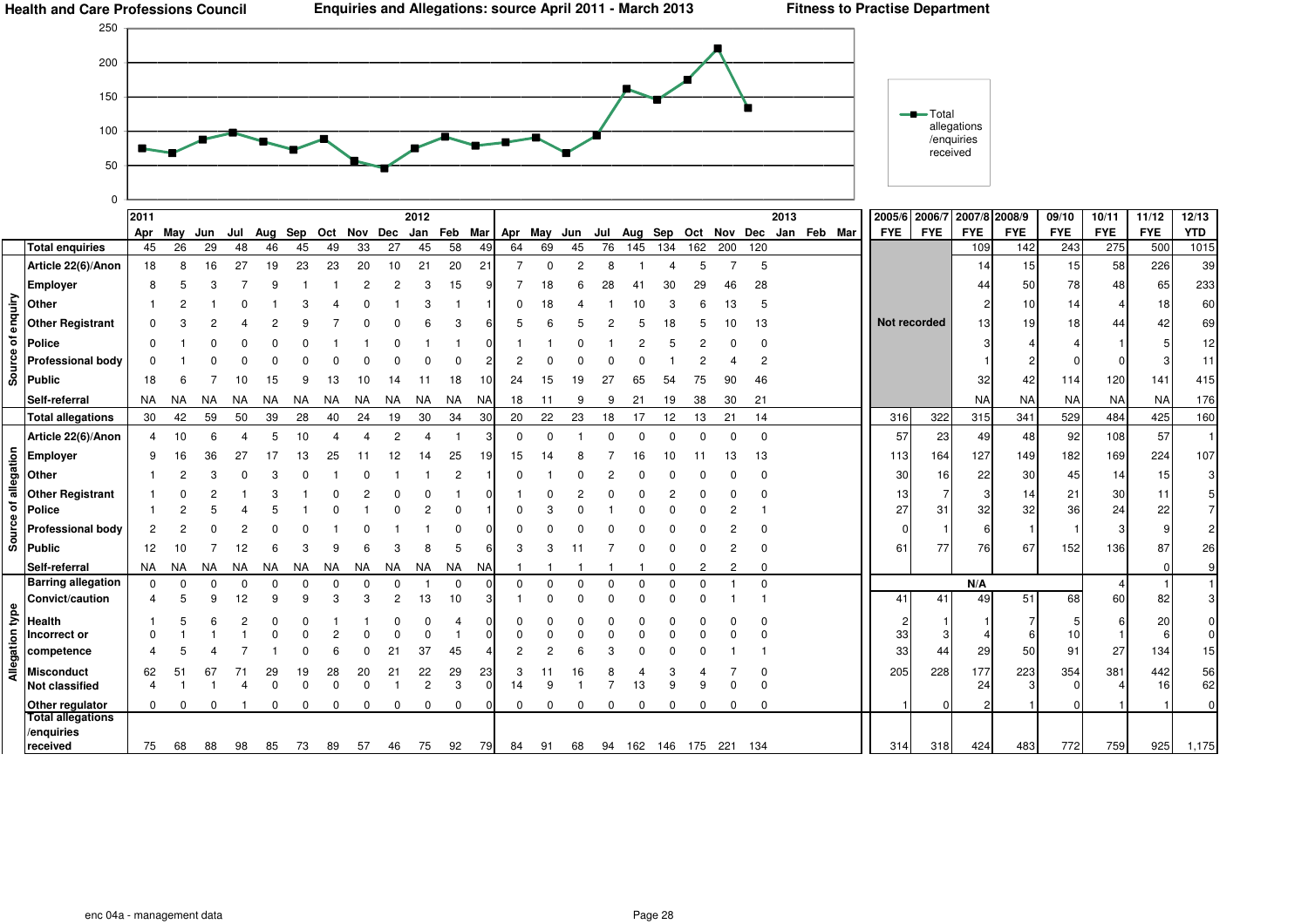#### **Enquiries and Allegations: Profession & source of complaint April 2012 to November 2012 Fitness to Practise Department**

**Total 2012/13 YTD** $\overline{7}$ 

|                                       |                |                 |                |                |          |              |        |               |                           |     |                |             |                | Total          |
|---------------------------------------|----------------|-----------------|----------------|----------------|----------|--------------|--------|---------------|---------------------------|-----|----------------|-------------|----------------|----------------|
|                                       | <b>Article</b> |                 |                | Other          |          | Professional |        |               |                           |     | Total          | Total       | <b>Total</b>   | 2012/1         |
|                                       | 22(6)/Anon     | <b>Employer</b> | Other          | registrant     | Police   | bodies       | Public | Self referral | Total 2007/8 Total 2008/9 |     | 2009/10        | 2010/11     | 2011/12        | <b>YTD</b>     |
| <b>Arts therapists</b>                | 0              | 3               | $\overline{2}$ | $\Omega$       | $\Omega$ | $\Omega$     |        |               | 16                        | 10  | 5              | 9           |                | $\overline{7}$ |
| <b>Biomedical scientists</b>          | 3              | 8               | $\Omega$       | 13             | $\Omega$ |              |        |               | 26                        | 43  | 39             | 36          | 66             | 30             |
| <b>Chiropodists &amp; podiatrists</b> | 3              | 6               | $\overline{2}$ | 3              | C        |              | 20     |               | 40                        | 62  | 76             | 74          | 55             | 39             |
| <b>Clinical scientists</b>            |                |                 |                | 3              | $\Omega$ |              |        |               | 6                         | 8   | $\overline{4}$ | 10          | 9              |                |
| <b>Dietitians</b>                     |                |                 |                |                |          |              |        |               | 14                        |     | 12             | 9           | 12             | 11             |
| <b>Hearing aid dispensers</b>         | 2              |                 |                |                |          |              |        |               |                           |     |                | 44          | 23             | 22             |
| <b>Occupational therapists</b>        |                | 24              |                |                | O        |              | 15     | 13            | 45                        | 55  | 79             | 63          | 96             | 62             |
| <b>ODPs</b>                           |                | 26              |                |                |          |              |        |               | 38                        | 55  | 37             | 39          | 63             | 35             |
| <b>Orthoptists</b>                    |                | $\Omega$        |                |                | $\Omega$ |              |        |               | 3                         | 0   | $\overline{2}$ | $\mathbf 0$ | $\overline{c}$ | $\overline{c}$ |
| Paramedics                            | 16             | 79              | 9              | 9              | $\Omega$ |              | 14     | 57            | 94                        | 100 | 162            | 188         | 253            | 184            |
| Physiotherapists                      |                | 21              | 6              | $\overline{2}$ |          | ົ            | 48     | 15            | 85                        | 95  | 127            | 104         | 118            | 98             |
| <b>Practitioner psychologists</b>     | $\overline{2}$ | 16              | 20             | 16             | $\Omega$ |              | 78     |               | N/A                       | N/A | 149            | 117         | 139            | 141            |
| Prosthetists & orthotists             |                | $\Omega$        | $\Omega$       |                |          |              |        |               | 3                         | 6   | $\overline{ }$ |             | $\overline{2}$ |                |
| Radiographers                         |                | 19              |                | $\overline{2}$ |          |              |        |               | 32                        | 34  | 47             | 40          | 58             | 37             |
| <b>Social workers</b>                 |                | 115             | 22             | 18             | 8        |              | 234    | 62            |                           |     |                |             |                | 472            |
| <b>SLTs</b>                           |                | 10              |                |                | $\Omega$ |              | 12     | 3             | 22                        | 14  | 26             | 25          | 25             | 27             |
| Total                                 | 40             | 340             | 63             | 74             | 19       | 13           | 441    | 185           | 424                       | 483 | 772            | 759         | 925            | 1,175          |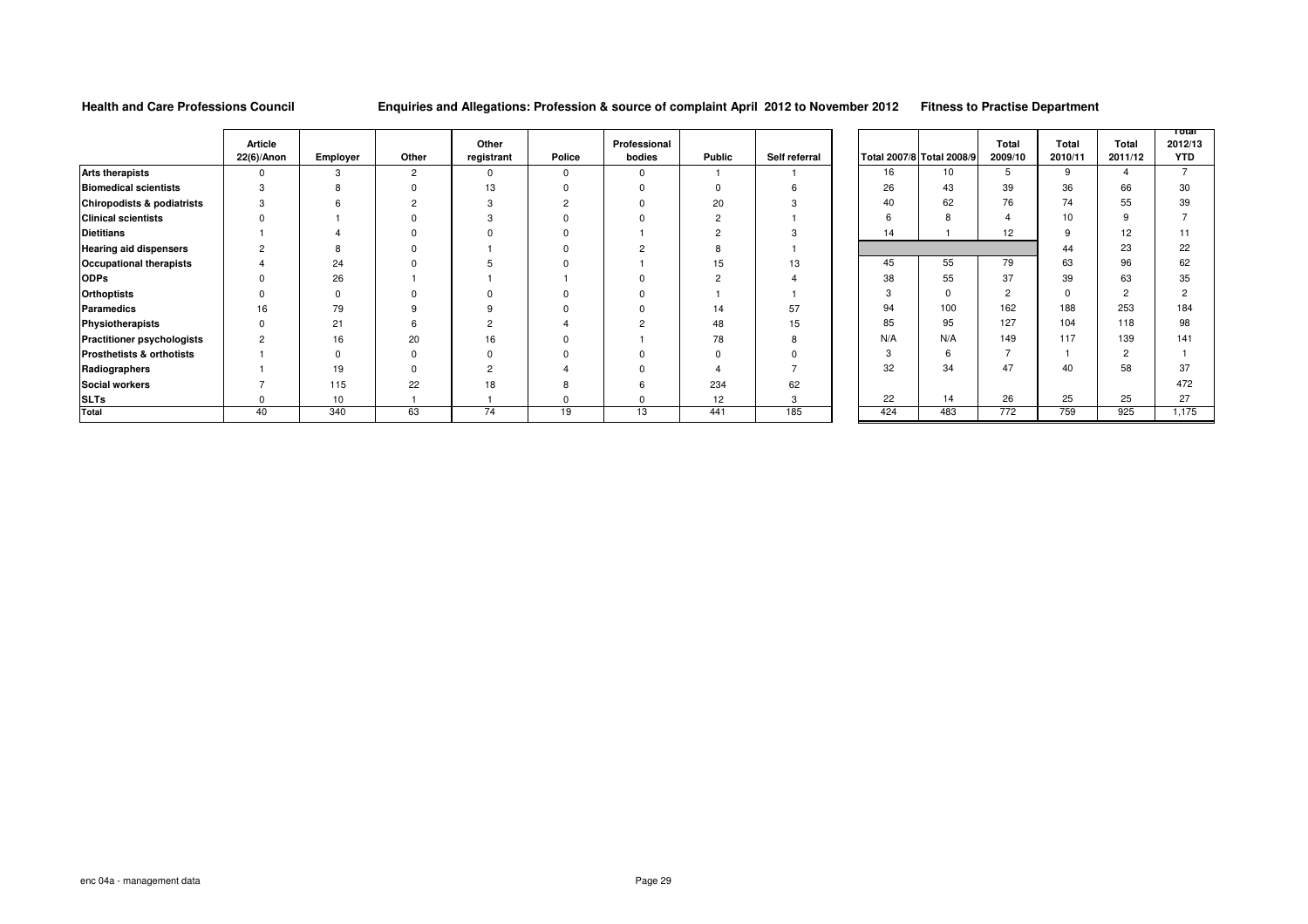

|                |                                         | 2011            |    |     |    |     |    |    |    |    | 2012 | Apr May Jun Jul Aug Sep Oct Nov Dec Jan Feb Mar Apr May Jun Jul Aug Sep Oct Nov Dec |     |          |    |    |    |    |    |    |    |    | 2013 | Jan Feb Mar | 2006/7<br><b>FYE</b> | 2007/8 2008/9<br><b>FYE</b> | <b>FYE</b> | 09/10<br><b>FYE</b> | 10/11<br><b>FYE</b> | 11/12<br><b>FYE</b> | 12/13<br><b>YTD</b> |
|----------------|-----------------------------------------|-----------------|----|-----|----|-----|----|----|----|----|------|-------------------------------------------------------------------------------------|-----|----------|----|----|----|----|----|----|----|----|------|-------------|----------------------|-----------------------------|------------|---------------------|---------------------|---------------------|---------------------|
|                |                                         |                 |    |     |    |     |    |    |    |    |      |                                                                                     |     |          |    |    |    |    |    |    |    |    |      |             |                      |                             |            |                     |                     |                     |                     |
|                | <b>Total cases heard</b>                | 48              | 42 | 34  | 42 | -33 | 49 | 42 | 46 | 41 | 33   | 53                                                                                  | 531 | 43       | 23 | 39 | 29 | 72 | 50 | 43 | 67 | 40 |      |             | 178                  | 299                         | 363        | 499                 | 533                 | 516                 | 406                 |
|                | <b>Referred to CCC (Reg</b>             |                 |    |     |    |     |    |    |    |    |      |                                                                                     |     |          |    |    |    |    |    |    |    |    |      |             |                      |                             |            |                     |                     |                     |                     |
|                | representations)                        | 12 <sup>2</sup> | 13 | 10  | 13 | -11 | 16 | 16 | 15 | 17 | 17   | 23                                                                                  | 13  | 12       |    | 16 | 13 | 20 | 19 | 11 | 26 | 13 |      |             |                      | 97                          | 126        | 194                 | 178                 | 176                 | 137                 |
|                | Referred to CCC (Rep                    | 3               |    |     |    |     |    |    |    |    |      |                                                                                     |     |          |    |    |    |    |    |    |    |    |      |             |                      |                             |            |                     |                     |                     |                     |
|                | representations)                        |                 |    |     |    |     |    |    |    |    |      |                                                                                     |     |          |    |    |    |    |    |    |    | 3  |      |             |                      | 25                          | 14         | 20                  | 22                  | 19                  | 18                  |
|                | Referred to CCC (No<br>representations) | 3               |    |     |    |     |    |    |    |    |      | 3                                                                                   |     | 9        |    |    |    |    |    |    | 10 | 9  |      |             |                      | 57                          | 60         | 67                  | 79                  | 49                  | 70                  |
|                | Referred to HC (Reg                     |                 |    |     |    |     |    |    |    |    |      |                                                                                     |     |          |    |    |    |    |    |    |    |    |      |             |                      |                             |            |                     |                     |                     |                     |
|                | representations)                        |                 |    |     |    |     |    |    |    |    |      |                                                                                     |     |          |    |    |    |    |    |    |    |    |      |             |                      | 3                           |            |                     |                     |                     |                     |
|                | Referred to HC (Rep                     |                 |    |     |    |     |    |    |    |    |      |                                                                                     |     |          |    |    |    |    |    |    |    |    |      |             | recorded             | $\mathcal{P}$               |            |                     |                     |                     |                     |
|                | representations)<br>Referred to HC (No  |                 |    |     |    |     |    |    |    |    |      |                                                                                     |     |          |    |    |    |    |    |    |    |    |      |             |                      |                             |            |                     |                     |                     |                     |
|                | representations)                        |                 |    |     |    |     |    |    |    |    |      |                                                                                     |     |          |    |    |    |    |    |    |    |    |      |             | $\frac{5}{2}$        |                             |            |                     |                     |                     |                     |
|                | Referred to IC (Reg                     |                 |    |     |    |     |    |    |    |    |      |                                                                                     |     |          |    |    |    |    |    |    |    |    |      |             |                      |                             |            |                     |                     |                     |                     |
|                | representations)                        |                 |    |     |    |     |    |    |    |    |      |                                                                                     |     |          |    |    |    |    |    |    |    |    |      |             |                      |                             |            |                     |                     |                     |                     |
|                | Referred to IC (Rep                     |                 |    |     |    |     |    |    |    |    |      |                                                                                     |     |          |    |    |    |    |    |    |    |    |      |             |                      |                             |            |                     |                     |                     |                     |
|                | representations)                        |                 |    |     |    |     |    |    |    |    |      |                                                                                     |     |          |    |    |    |    |    |    |    |    |      |             |                      |                             |            |                     |                     |                     |                     |
|                | Referred to IC (No                      |                 |    |     |    |     |    |    |    |    |      |                                                                                     |     |          |    |    |    |    |    |    |    |    |      |             |                      |                             |            |                     |                     |                     |                     |
| Answer         | representations)                        | $\Omega$        |    |     |    |     |    |    |    |    |      |                                                                                     |     | $\Omega$ |    |    |    |    |    |    |    |    |      |             |                      | O                           |            |                     |                     |                     |                     |
| ₽              | Total case to answer                    | 18              | 19 | 13  |    | 14  | 23 | 23 | 25 | 25 | 23   | 29                                                                                  | -25 | 22       | 13 | 27 | 16 | 37 | 32 | 17 | 39 | 26 |      |             | 82                   | 186                         | 206        | 290                 | 306                 | 254                 | 229                 |
| Cas            | % Case to answer                        | 38              | 45 | 38  | 40 | 42  | 47 | 55 | 54 | 61 | 70   | 55                                                                                  | 47  | 51       | 57 | 69 | 55 | 51 | 64 | 40 | 58 | 65 |      |             |                      | 62                          | 57         | 58                  | 57                  | 49                  | 56                  |
|                | Not referred (Reg                       |                 |    |     |    |     |    |    |    |    |      |                                                                                     |     |          |    |    |    |    |    |    |    |    |      |             |                      |                             |            |                     |                     |                     |                     |
| answer         | representations)                        | 24              | 17 | 17  | 18 | 16  | 22 | 12 |    |    |      | 20                                                                                  | 20  | 17       |    |    |    | 26 |    | 21 | 24 | 11 |      |             | corded               | 78                          | 115        | 176                 | 195                 | 197                 | 132                 |
|                | Not referred (Rep<br>representations)   |                 |    |     |    |     |    |    |    |    |      |                                                                                     |     |          |    |    |    |    |    |    |    | 2  |      |             |                      | 8                           | 13         |                     | 13 <sup>l</sup>     | 21                  | 20                  |
| $\overline{5}$ | Not referred (No                        |                 |    |     |    |     |    |    |    |    |      |                                                                                     |     |          |    |    |    |    |    |    |    |    |      |             | စ္                   |                             |            |                     |                     |                     |                     |
| case           | representations)                        | $^{2}$          | 3  |     |    |     |    |    |    |    | 3    | 3                                                                                   |     | $\Omega$ | 2  |    |    |    |    |    | 2  |    |      |             | $\frac{5}{2}$        | 21                          | 21         | 14                  | 10                  | 29                  | 13                  |
| $\epsilon$     | Total cases not referred                | 27              | 21 | -21 | 21 | 19  | 25 | 18 | 20 | 15 | 9    | 23                                                                                  | -27 | 19       | 10 | 10 | 12 | 34 | 15 | 26 | 26 | 13 |      |             |                      | 107                         | 149        | 198                 | 223                 | 246                 | 165                 |
|                | <b>Further Information</b>              | 3               |    |     |    |     |    |    |    |    |      |                                                                                     |     |          |    |    |    |    |    |    |    |    |      |             | 14                   | 6                           | 81         | 10 <sup>1</sup>     | 21                  | 18                  | 12                  |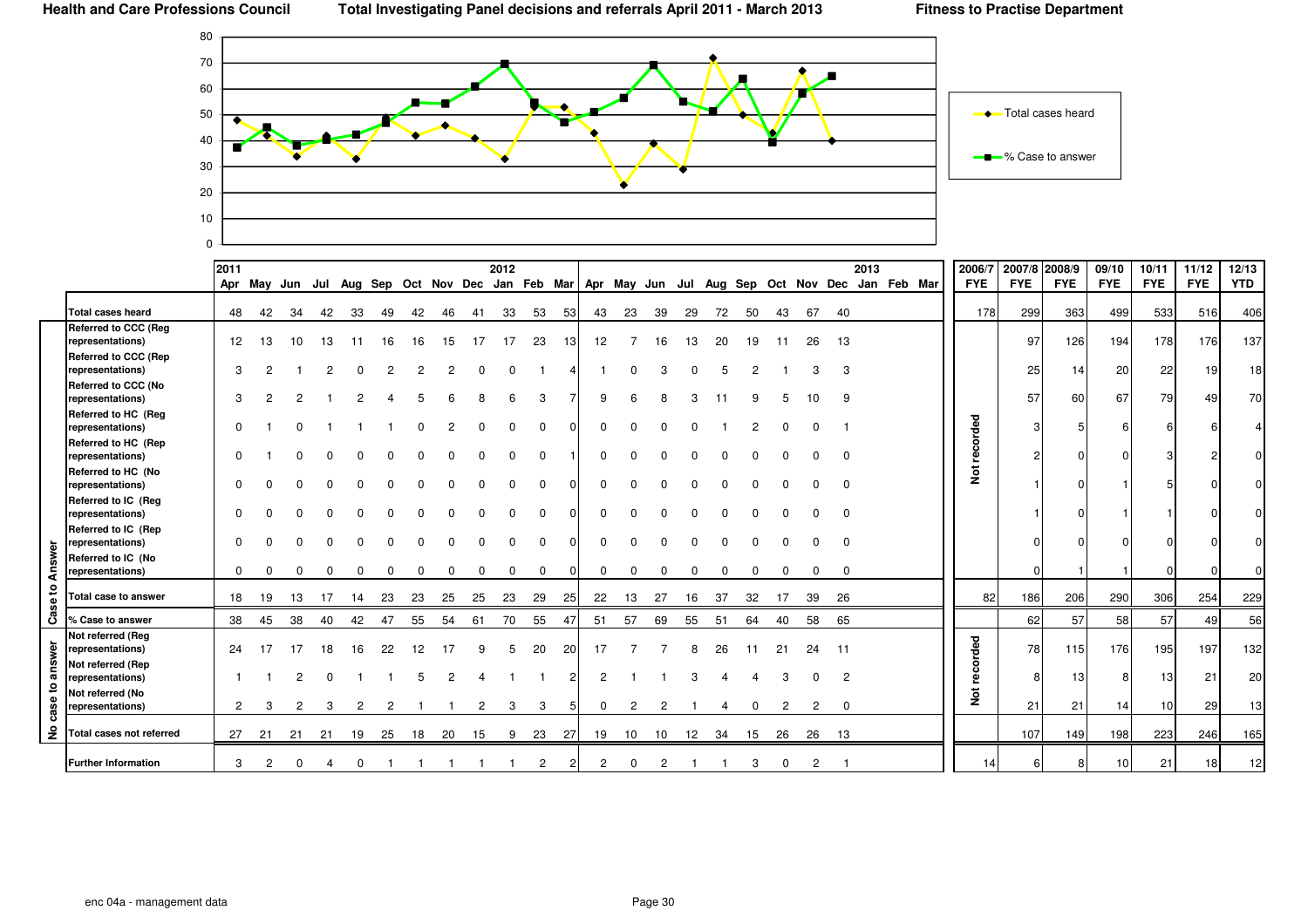**Fitness to Practise Department**

**By profession**

| -, , ,                                | <b>No Case to</b> |             |                |                |             |                  |                |                |            |                |            |                |
|---------------------------------------|-------------------|-------------|----------------|----------------|-------------|------------------|----------------|----------------|------------|----------------|------------|----------------|
|                                       | Answer            |             |                | Case to answer |             | <b>Total YTD</b> | 2007/2008      | 2008/2009      | 2009/10    | 2010/11        | 2011/12    | 2012/13        |
|                                       |                   | FI.         | ccc            | HC             | IС          |                  | <b>FYE</b>     | <b>FYE</b>     | <b>FYE</b> | <b>FYE</b>     | <b>FYE</b> | <b>YTD</b>     |
| <b>Arts therapists</b>                | $\overline{2}$    | $\mathbf 0$ | 0              | $\Omega$       | $\mathbf 0$ | $\overline{2}$   | 11             | 6              | 4          | $\overline{2}$ |            | $\overline{2}$ |
| <b>Biomedical scientists</b>          | 2                 |             | 18             | $\Omega$       | $\Omega$    | 21               | 14             | 42             | 26         | 37             | 37         | 21             |
| <b>Chiropodists &amp; podiatrists</b> | 13                | $\Omega$    | 10             | $\Omega$       | $\Omega$    | 23               | 31             | 31             | 53         | 60             | 40         | 23             |
| <b>Clinical scientists</b>            | $\Omega$          |             | $\overline{2}$ | $\Omega$       | 0           | $\overline{2}$   |                |                | 3          |                | 10         | $\overline{c}$ |
| <b>Dietitians</b>                     | З                 |             |                |                | 0           | 10               | 9              | 5              |            | 13             | 5          | 10             |
| <b>Hearing aid dispensers</b>         |                   |             |                |                | U           | 9                |                |                |            | 13             | 12         | 9              |
| <b>Occupational therapists</b>        | 22                | ŋ           | 14             | n              | n           | 36               | 29             | 40             | 60         | 48             | 55         | 36             |
| <b>ODPs</b>                           | 4                 |             | 20             |                | $\Omega$    | 25               | 24             | 30             | 49         | 32             | 37         | 25             |
| <b>Orthoptists</b>                    | U                 |             |                | $\Omega$       | U           |                  | $\overline{2}$ |                | U          |                |            |                |
| <b>Paramedics</b>                     | 32                | 6           | 63             | $\Omega$       | $\Omega$    | 101              | 62             | 72             | 115        | 113            | 139        | 101            |
| Physiotherapists                      | 27                | 3           | 29             | $\Omega$       | $\Omega$    | 59               | 56             | 75             | 93         | 86             | 65         | 59             |
| <b>Practitioner psychologists</b>     | 37                | 2           | 15             | $\overline{c}$ | $\Omega$    | 56               |                | $\Omega$       | 38         | 66             | 60         | 56             |
| Prosthetists & orthotists             | $\Omega$          | $\Omega$    |                | $\Omega$       | $\Omega$    |                  |                | $\mathfrak{p}$ |            | 4              | 0          |                |
| Radiographers                         | 10                | $\Omega$    | 16             | $\Omega$       | $\Omega$    | 26               | 41             | 32             | 34         | 33             | 39         | 26             |
| <b>Social workers</b>                 |                   |             | 10             |                | $\Omega$    | 17               |                |                |            |                |            | 17             |
| <b>SLTs</b>                           |                   | $\Omega$    | 12             |                | 0           | 17               | 10             | 20             | 13         | 21             | 15         | 17             |
| <b>Total YTD</b>                      | 165               | 12          | 225            |                | $\mathbf 0$ | 406              | 299            | 363            | 499        | 533            | 516        | 406            |

### **By source of allegation**

| $\sim$                   | I No Case to I |        |     |                |    |                  |            |               |            |            |  |
|--------------------------|----------------|--------|-----|----------------|----|------------------|------------|---------------|------------|------------|--|
|                          | Answer         |        |     | Case to answer |    | <b>Total YTD</b> | 2008/2009  | 2009/10       | 2010/11    | 2011/12    |  |
|                          |                | FI.    | CCC | HC             | IС |                  | <b>FYE</b> | <b>FYE</b>    | <b>FYE</b> | <b>FYE</b> |  |
| Article 22(6)/Anon       | 14             |        | 45  |                |    | 64               | 46         | 70            | 94         | 139        |  |
| Employer                 | 49             |        | 131 | 2              |    | 186              | 176        | 211           | 208        | 204        |  |
| Other                    | ĥ              | $\sim$ | 8   |                |    | 17               | 19         | 15            | 13         | 14         |  |
| <b>Other Registrant</b>  | 11             |        | 6   | 0              |    | 17               | 12         | 32            | 37         | 22         |  |
| <b>Police</b>            | 6              |        | 6   | $\Omega$       |    | 13               | 30         | 29            | 28         | 21         |  |
| <b>Professional body</b> | $\Omega$       | ŋ      |     | $\Omega$       |    |                  | C          | $\mathcal{P}$ | $\sqrt{2}$ |            |  |
| Public                   | 70             |        | 19  | $\Omega$       |    | 90               | 78         | 140           | 151        | 111        |  |
| Self referral            | 9              | 0      | 9   | $\Omega$       |    | 18               |            |               |            |            |  |
| <b>Total YTD</b>         | 165            | 12     | 225 | 4              |    | 406              | 363        | 499           | 533        | 516        |  |

|    | <b>Total YTD</b> | 2008/2009      | 2009/10        | 2010/11        | 2011/12    |
|----|------------------|----------------|----------------|----------------|------------|
| C. |                  | <b>FYE</b>     | <b>FYE</b>     | <b>FYE</b>     | <b>FYE</b> |
| 0  | 64               | 46             | 70             | 94             | 139        |
| 0  | 186              | 176            | 211            | 208            | 204        |
| 0  | 17               | 19             | 15             | 13             | 14         |
| 0  | 17               | 12             | 32             | 37             | 22         |
| 0  | 13               | 30             | 29             | 28             | 21         |
| 0  |                  | $\overline{2}$ | $\overline{2}$ | $\overline{c}$ | 5          |
| 0  | 90               | 78             | 140            | 151            | 111        |
| 0  | 18               |                |                |                |            |
| U  | 406              | 363            | 499            | 533            | 516        |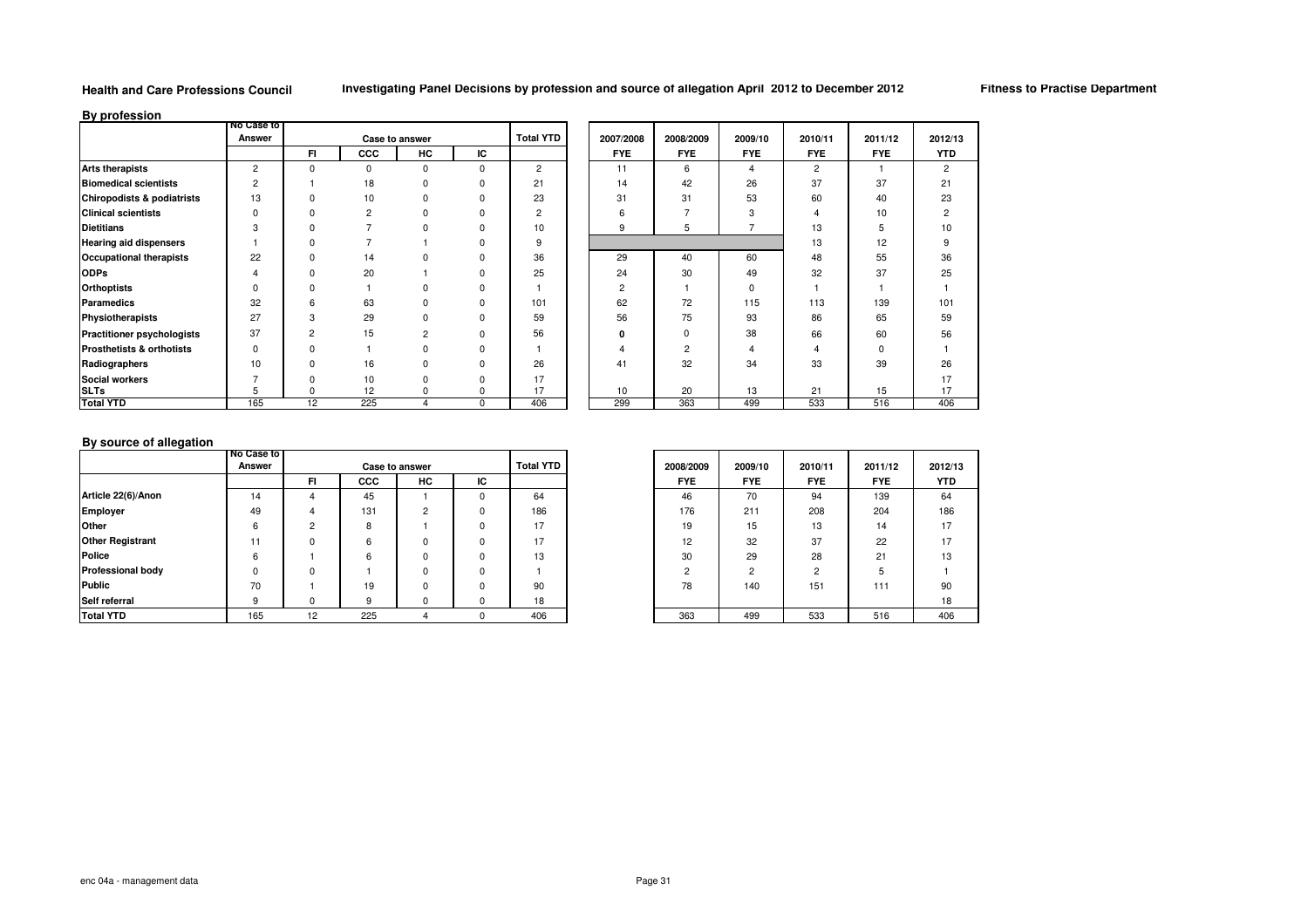|                                       |                     |                     |                     |          |                |            |            | Treatings held   Hearings held   Hearings held   Hearings held   Hearings held   Hearings |            |            |            |
|---------------------------------------|---------------------|---------------------|---------------------|----------|----------------|------------|------------|-------------------------------------------------------------------------------------------|------------|------------|------------|
|                                       | <b>Applications</b> | <b>Applications</b> | <b>Applications</b> |          |                | 2007/8     | 2008/9     | 2009/10                                                                                   | 2010/11    | 2011/12    | Total 20   |
|                                       | Considered          | Granted             | <b>Not Granted</b>  | Reviewed | Revoked        | <b>FYE</b> | <b>FYE</b> | <b>FYE</b>                                                                                | <b>FYE</b> | <b>FYE</b> | <b>YTE</b> |
| <b>Arts therapists</b>                | 0                   | $\mathbf{0}$        | 0                   | 0        | $\Omega$       | 4          | 4          | $\overline{2}$                                                                            | $\Omega$   | $\Omega$   | $\Omega$   |
| <b>Biomedical scientists</b>          | 0                   | $\Omega$            | 0                   | 13       | $\mathbf 0$    |            | 16         |                                                                                           |            | 23         | 13         |
| <b>Chiropodists &amp; podiatrists</b> | $\overline{2}$      | $\overline{2}$      | 0                   | 6        | $\overline{2}$ |            |            | 13                                                                                        | 10         | 10         |            |
| <b>Clinical scientists</b>            | U                   | $\Omega$            | $\Omega$            | $\Omega$ | $\Omega$       |            |            |                                                                                           |            |            |            |
| <b>Dietitians</b>                     | $\Omega$            | 0                   | 0                   | 0        | 0              |            |            |                                                                                           |            |            |            |
| <b>Hearing aid dispensers</b>         | $\overline{2}$      |                     |                     | $\Omega$ | $\mathbf{0}$   |            |            |                                                                                           |            |            |            |
| <b>Occupational therapists</b>        | $\overline{2}$      | 2                   | $\Omega$            | 5        | $\Omega$       | 3          | 6          | 9                                                                                         | 10         | 11         |            |
| <b>ODPs</b>                           | 8                   |                     |                     | 32       | 2              | 18         | 18         | 20                                                                                        | 29         | 35         | 40         |
| <b>Orthoptists</b>                    | O                   | $\Omega$            | $\Omega$            | $\Omega$ | 0              |            |            |                                                                                           |            |            |            |
| Paramedics                            | 8                   | 8                   | 0                   | 24       |                | 16         | 14         | 46                                                                                        | 50         | 64         | 32         |
| Physiotherapists                      | 3                   | 3                   | 0                   | 20       |                | 8          | 13         | 20                                                                                        | 25         | 27         | 23         |
| <b>Practitioner psychologists</b>     | 2                   | 2                   | 0                   | 6        | $\mathbf{0}$   |            |            |                                                                                           | 11         |            |            |
| <b>Prosthetists &amp; orthotists</b>  | $\Omega$            | 0                   | 0                   | $\Omega$ | $\mathbf 0$    |            |            |                                                                                           |            |            |            |
| Radiographers                         |                     |                     | 0                   | 3        | $\mathbf 0$    |            |            | 12                                                                                        | 18         |            |            |
| <b>Social workers</b>                 | 2                   | 2                   | 0                   | $\Omega$ | $\mathbf 0$    |            |            |                                                                                           |            |            |            |
| <b>SLTs</b>                           | 2                   | 2                   | $\Omega$            | 3        | $\mathbf 0$    | 0          | 3          | 8                                                                                         |            |            |            |
| <b>Total</b>                          | 32                  | 30                  | $\overline{2}$      | 112      | 6              | 74         | 85         | 141                                                                                       | 171        | 197        | 144        |

|   | <b>Hearings held</b>    | <b>Hearings held</b> | <b>Hearings held</b> | <b>Hearings held</b> | <b>Hearings held</b> | <b>Hearings held</b> |
|---|-------------------------|----------------------|----------------------|----------------------|----------------------|----------------------|
|   | 2007/8                  | 2008/9               | 2009/10              | 2010/11              | 2011/12              | <b>Total 2012/13</b> |
| d | <b>FYE</b>              | <b>FYE</b>           | <b>FYE</b>           | <b>FYE</b>           | <b>FYE</b>           | <b>YTD</b>           |
|   | $\overline{4}$          | $\overline{4}$       | $\overline{c}$       | $\mathbf 0$          | $\mathbf 0$          | $\Omega$             |
|   | 8                       | 16                   | 8                    | 7                    | 23                   | 13                   |
|   | 6                       | 5                    | 13                   | 10                   | 10                   | 8                    |
|   | $\overline{\mathbf{4}}$ | $\Omega$             | $\pmb{0}$            | 5                    | 9                    | $\mathbf 0$          |
|   | 0                       | 0                    | $\mathbf 0$          | $\mathbf 0$          | 0                    | 0                    |
|   |                         |                      |                      | $\overline{c}$       | $\overline{2}$       | $\overline{c}$       |
|   | 3                       | 6                    | 9                    | 10                   | 11                   | 7                    |
|   | 18                      | 18                   | 20                   | 29                   | 35                   | 40                   |
|   | $\mathbf 0$             | $\mathbf 0$          | $\mathbf 0$          | $\mathbf 0$          | $\mathbf 0$          | $\mathbf 0$          |
|   | 16                      | 14                   | 46                   | 50                   | 64                   | 32                   |
|   | 8                       | 13                   | 20                   | 25                   | 27                   | 23                   |
|   |                         |                      | 3                    | 11                   | $\overline{7}$       | 8                    |
|   | $\pmb{0}$               | 0                    | $\mathbf 0$          | $\mathbf 0$          | 0                    | $\mathbf 0$          |
|   | 7                       | 6                    | 12                   | 18                   | 8                    | 4                    |
|   |                         |                      |                      |                      |                      | 2                    |
|   | 0                       | 3                    | 8                    | $\overline{4}$       |                      | 5                    |
|   | 74                      | 85                   | 141                  | 171                  | 197                  | 144                  |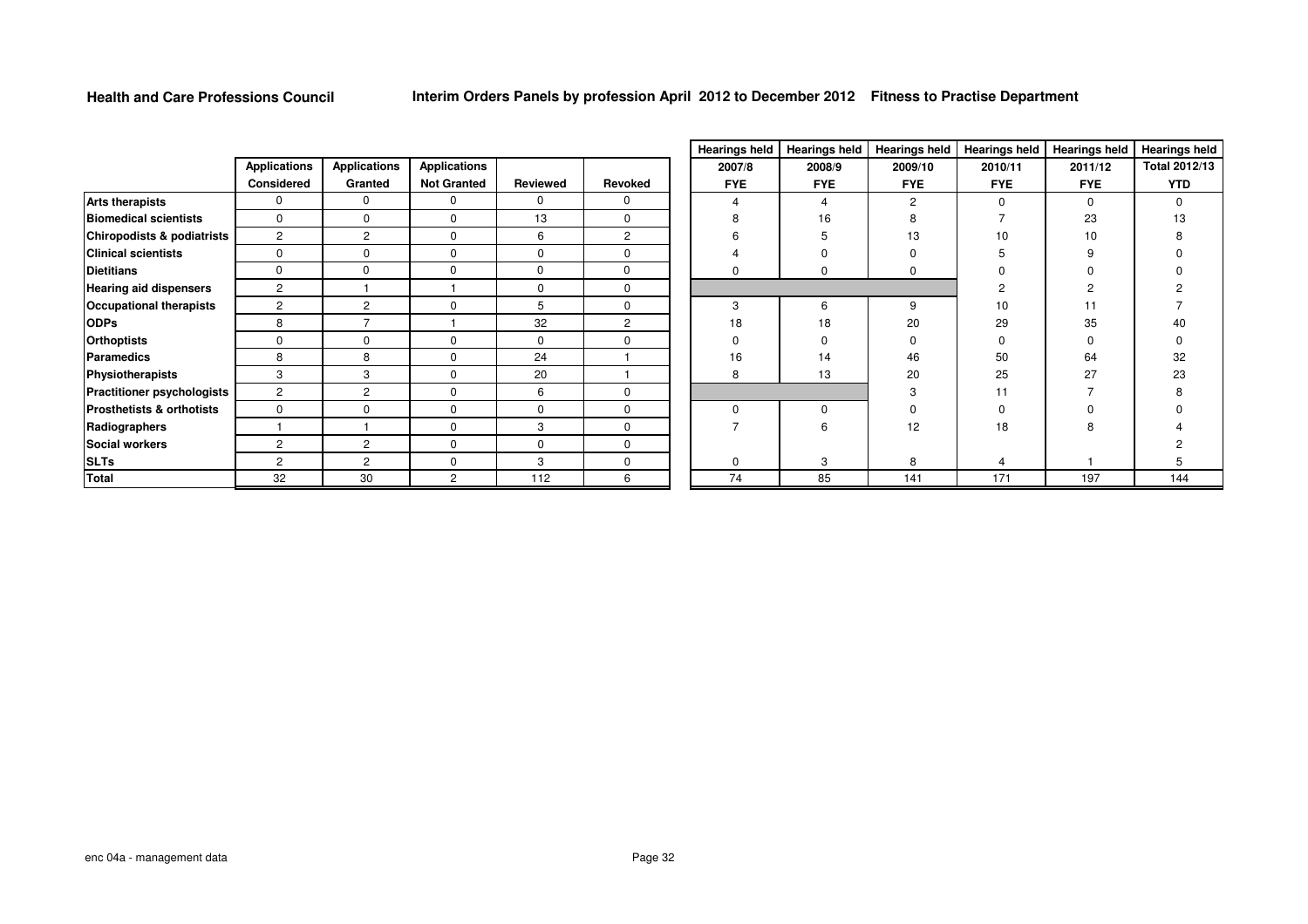### **Fitness to Practise Department**

listed

Cases to be heard



|               |                                                                                                                                                                                                                                                                                                                                                   | 2011           |                |     |     |     |     |         |    |     | 2012    |            |     |             |              |     |     |     |     |         |     |            | 2013 |             | 2005/6   2006/7   2007/8   2008/9 |            |            |            | 09/10           |            | 10/11 11/12 | 12/13 1 |
|---------------|---------------------------------------------------------------------------------------------------------------------------------------------------------------------------------------------------------------------------------------------------------------------------------------------------------------------------------------------------|----------------|----------------|-----|-----|-----|-----|---------|----|-----|---------|------------|-----|-------------|--------------|-----|-----|-----|-----|---------|-----|------------|------|-------------|-----------------------------------|------------|------------|------------|-----------------|------------|-------------|---------|
|               |                                                                                                                                                                                                                                                                                                                                                   | Apr            | Mav            | Jun | Jul | Aug | Sep | Oct Nov |    | Dec | Jan Feb |            | Mar | Apr         | May          | Jun | Jul | Aug |     | Sep Oct | Nov | Dec        |      | Jan Feb Mar | <b>FYE</b>                        | <b>FYE</b> | <b>FYE</b> | <b>FYE</b> | <b>FYE</b>      | <b>FYE</b> | <b>FYE</b>  | YTD     |
|               | <b>Hearings listed</b>                                                                                                                                                                                                                                                                                                                            | 41             | 41             | 38  | 31  | 30  | 35  | 41      | 34 | 21  | 34      | 25         | 28  | 23          | 29           | 22  |     |     | 23  | 31      | 31  | 23         |      |             | 73                                | 119        | 176        | 231        | 351             | 424        | 399         | 203     |
|               | Adjourned / cancelled /                                                                                                                                                                                                                                                                                                                           |                |                |     |     |     |     |         |    |     |         |            |     |             |              |     |     |     |     |         |     |            |      |             |                                   |            |            |            |                 |            |             |         |
|               |                                                                                                                                                                                                                                                                                                                                                   |                |                |     |     |     |     |         |    |     |         |            |     | з           |              |     |     |     |     |         |     |            |      |             |                                   |            |            |            |                 |            |             | 20      |
|               |                                                                                                                                                                                                                                                                                                                                                   |                |                |     |     |     |     |         |    |     |         |            |     |             |              |     |     |     |     |         |     |            |      |             |                                   | 32         | 28         | 24         | 46              | 71         | 69          | 32      |
|               | <b>Conditions of practice</b>                                                                                                                                                                                                                                                                                                                     |                |                |     |     |     |     |         |    |     |         |            |     |             |              |     |     |     |     |         |     |            |      |             |                                   |            |            | 10         | 14              | 21         | 29          |         |
|               |                                                                                                                                                                                                                                                                                                                                                   |                |                |     |     |     |     |         |    |     |         |            |     |             |              |     |     |     |     |         |     |            |      |             |                                   |            |            |            |                 |            |             |         |
|               | Not well founded                                                                                                                                                                                                                                                                                                                                  |                |                |     |     |     |     |         |    |     |         |            |     |             |              |     |     |     |     |         |     |            |      |             |                                   |            | 19         | 36         | 70              | 83         | 66          | 42      |
|               |                                                                                                                                                                                                                                                                                                                                                   |                |                |     |     |     |     |         |    |     |         |            |     |             |              |     |     |     |     |         |     |            |      |             | 22                                | 22         | 32         | 35         | 90              | 107        | 96          | 10      |
|               | Referred to other committee                                                                                                                                                                                                                                                                                                                       |                |                |     |     |     |     |         |    |     |         |            |     |             |              |     |     |     |     |         |     |            |      |             |                                   |            |            |            |                 |            |             |         |
|               | Removed - consent                                                                                                                                                                                                                                                                                                                                 |                |                |     |     |     |     |         |    |     |         |            |     |             |              |     |     |     |     |         |     |            |      |             |                                   |            |            |            |                 | 15         |             |         |
|               |                                                                                                                                                                                                                                                                                                                                                   |                |                |     |     |     |     |         |    |     |         |            |     |             |              |     |     |     |     |         |     |            |      |             | 11                                | 26         | 37         | 64         | 65              | 62         | 56          | 34      |
|               | Hearings listed<br>$\frac{1}{2}$<br>$\frac{1}{2}$<br>$\frac{1}{2}$<br>$\frac{1}{2}$<br>$\frac{1}{2}$<br>$\frac{1}{2}$<br>$\frac{1}{2}$<br>$\frac{1}{2}$<br>$\frac{1}{2}$<br>$\frac{1}{2}$<br>$\frac{1}{2}$<br>$\frac{1}{2}$<br>$\frac{1}{2}$<br>$\frac{1}{2}$<br>$\frac{1}{2}$<br>$\frac{1}{2}$<br>$\frac{1}{2}$<br>$\frac{1}{2}$<br>$\frac{1}{2$ |                |                |     |     |     |     |         |    |     |         |            |     |             |              |     |     |     |     |         |     |            |      |             | 19                                | 19         | 30         | 23         | 38 <sub>l</sub> | 44         | 55          | 47      |
|               | Cases to be heard                                                                                                                                                                                                                                                                                                                                 | 217            | 209            | 193 | 189 | 183 | 178 |         |    | 18٬ | 179     | 182        | 186 | 191         | 173          | 189 | 186 | 212 | 229 | 233     | 238 | 242        |      |             | 59                                | 59         | 172        | 117        | 233             | 214        | 186         | 242     |
|               | Amended                                                                                                                                                                                                                                                                                                                                           |                |                |     |     |     |     |         |    |     |         |            |     |             |              |     |     |     |     |         |     | $^{\circ}$ |      |             |                                   |            |            |            |                 |            |             |         |
|               | No further action                                                                                                                                                                                                                                                                                                                                 |                |                |     |     |     |     |         |    |     |         |            |     |             |              |     |     |     |     |         |     |            |      |             |                                   |            |            |            |                 |            |             |         |
| Investigating | Not well found                                                                                                                                                                                                                                                                                                                                    |                |                |     |     |     |     |         |    |     |         |            |     |             |              |     |     |     |     |         |     |            |      |             |                                   |            |            |            |                 |            |             |         |
|               | Part heard                                                                                                                                                                                                                                                                                                                                        |                |                |     |     |     |     |         |    |     |         |            |     |             |              |     |     |     |     |         |     |            |      |             |                                   |            |            |            |                 |            |             |         |
|               |                                                                                                                                                                                                                                                                                                                                                   |                |                |     |     |     |     |         |    |     |         |            |     |             |              |     |     |     |     |         |     |            |      |             |                                   |            |            |            |                 |            |             |         |
|               | Removed                                                                                                                                                                                                                                                                                                                                           | <sup>0</sup>   |                |     |     |     |     |         |    |     |         | $^{\circ}$ |     | $\mathbf 0$ | <sup>0</sup> |     |     |     |     |         |     | $\Omega$   |      |             |                                   |            |            |            |                 |            |             |         |
|               | <b>Investigating Committee cases</b>                                                                                                                                                                                                                                                                                                              |                |                |     |     |     |     |         |    |     |         |            |     |             |              |     |     |     |     |         |     |            |      |             |                                   |            |            |            |                 |            |             |         |
|               | to be heard                                                                                                                                                                                                                                                                                                                                       | $\overline{2}$ | $\overline{c}$ |     | з   |     |     |         |    |     |         |            |     | 3           | 3            |     | 3   | 3   | з   | з       | 3   | 3          |      |             |                                   |            |            |            |                 |            |             |         |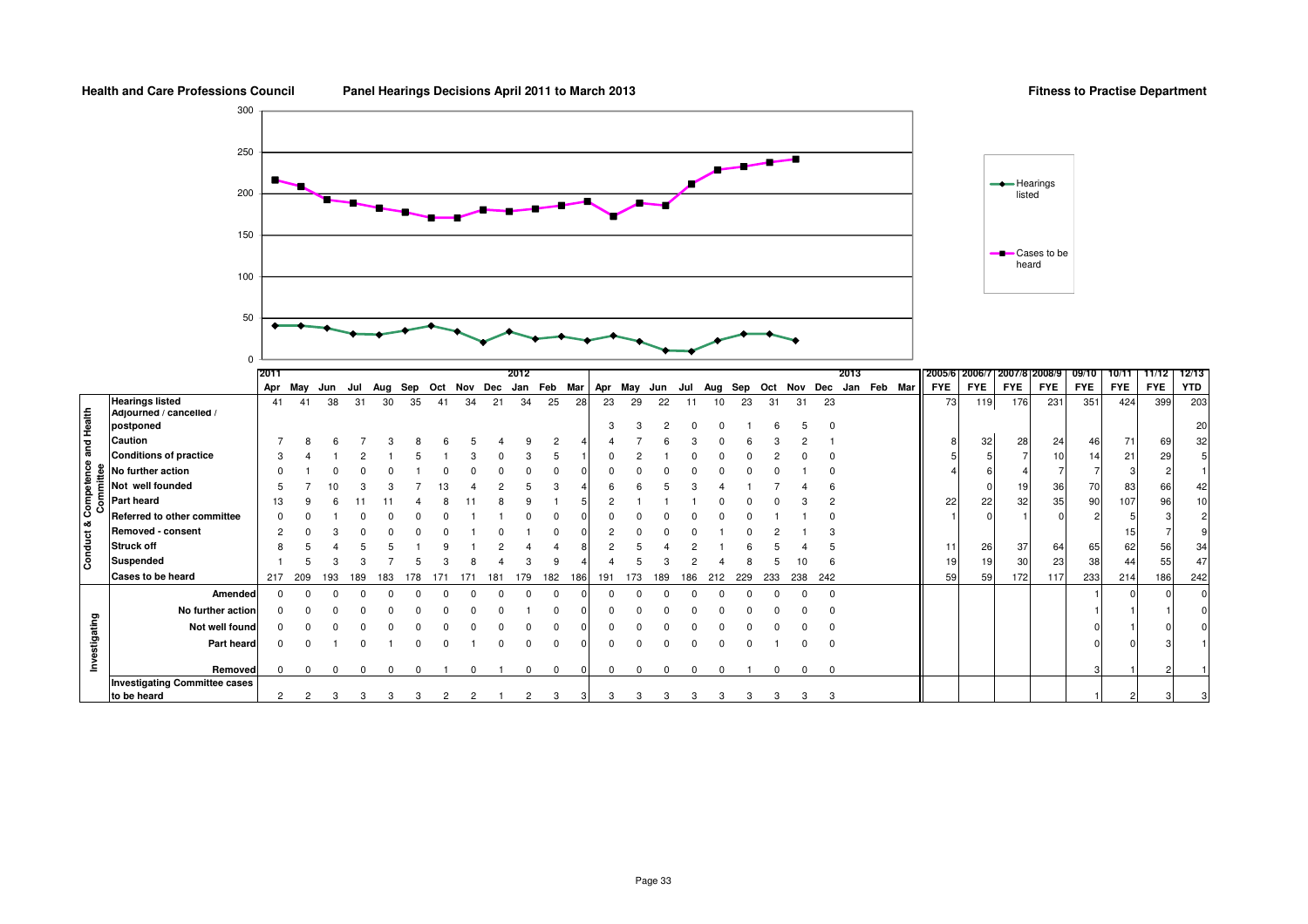# **Final hearings (CCC and HC) representation April 2012 to December 2012 Fitness to Practise Department**

### **Representation**

|                         |                |                                    |                  |                 | <b>Final Hearings-CCC</b> |                            |                     |                 |             |                 |            |            |
|-------------------------|----------------|------------------------------------|------------------|-----------------|---------------------------|----------------------------|---------------------|-----------------|-------------|-----------------|------------|------------|
|                         |                |                                    |                  |                 |                           |                            |                     |                 |             |                 |            |            |
|                         |                |                                    |                  | Register        |                           |                            |                     | Vol             |             |                 |            |            |
|                         |                | Conditions No Further Not Well Not |                  | entry           |                           |                            |                     | <b>IRemoval</b> | 2009/10     | 2010/11 2011/12 |            | 2012/13    |
|                         | <b>Caution</b> | <b>of Practice Action</b>          | Founded restored | amended Removed |                           | <b>Restored Struck off</b> | Suspended (Consent) |                 | <b>IFYE</b> | <b>IFYE</b>     | <b>FYE</b> | <b>YTD</b> |
| <b>Represented self</b> |                |                                    |                  |                 |                           |                            |                     |                 |             | 58              | 50 l       | 23         |
| Representative          |                |                                    | 32               | nι              |                           |                            |                     |                 | 115 I       | 201             | 189        | 74         |
| <b>None</b>             |                |                                    |                  |                 |                           |                            | 241                 |                 | 98          | 117             | 101        | 73         |
| Total                   | 32             |                                    |                  |                 |                           |                            |                     |                 | 257         | 376             | 340        | 170        |

| Profession                            | ed self | Represent Representa<br>ltive | <b>None</b> | $%$ of<br>represent<br>ation |
|---------------------------------------|---------|-------------------------------|-------------|------------------------------|
| <b>Arts therapists</b>                | O       | 0                             | ი           | O                            |
| <b>Biomedical scientists</b>          | 2       | 3                             |             | 42                           |
| <b>Chiropodists &amp; podiatrists</b> |         | 6                             | 2           | 78                           |
| <b>Clinical scientists</b>            | O       | 2                             | 0           | 100                          |
| <b>Dietitians</b>                     |         | 0                             | 0           | 100                          |
| <b>Hearing aid dispensers</b>         |         |                               | 2           | 50                           |
| <b>Occupational therapists</b>        | 0       | 9                             | 10          | 47                           |
| <b>ODPs</b>                           | 3       | 2                             | 8           | 38                           |
| <b>Orthoptists</b>                    | 0       | O                             | 0           | O                            |
| Paramedics                            |         | 19                            | 25          | 51                           |
| <b>Physiotherapists</b>               | 3       | 17                            | 7           | 74                           |
| <b>Practitioner psychologists</b>     | 0       | 10                            | 2           | 83                           |
| <b>Prosthetists &amp; orthotists</b>  | 0       | 0                             |             | O                            |
| Radiographers                         | 4       | 6                             | 5           | 67                           |
| <b>Social workers</b>                 | 0       | ი                             | 0           |                              |
| <b>SLTs</b>                           |         |                               | 4           | 33                           |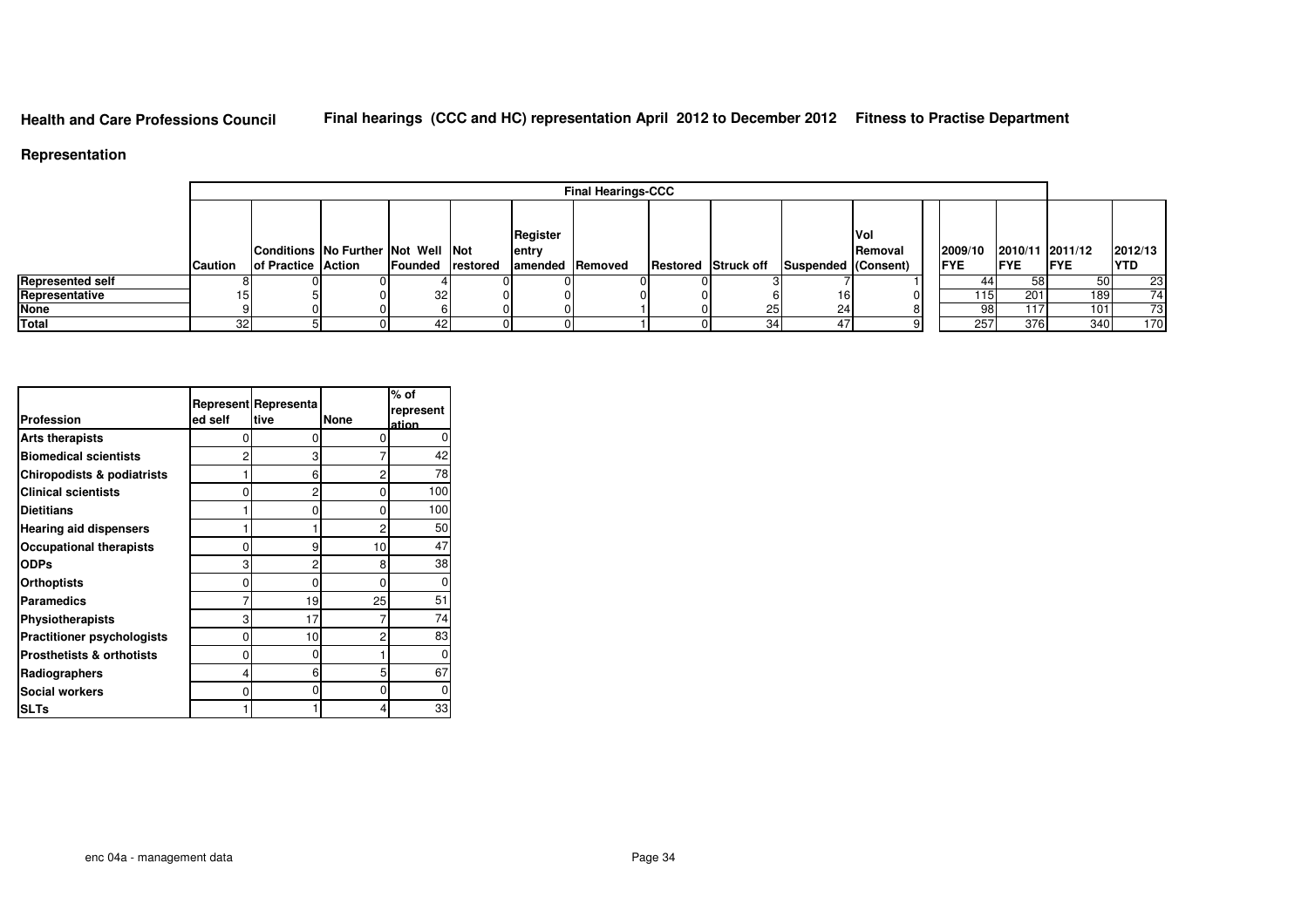# **Final hearings: decisions by profession April 2012 to December 2012 Fitness to Practise Department**

|                                      |         |                      |                   |          | <b>Final Hearings</b> |                  |                           |                   |           |                |
|--------------------------------------|---------|----------------------|-------------------|----------|-----------------------|------------------|---------------------------|-------------------|-----------|----------------|
|                                      |         | <b>Conditions of</b> | <b>No Further</b> | Not Well |                       | <b>Register</b>  | Removed<br>(fraudulent/in |                   |           | Vol<br>Removal |
|                                      | Caution | <b>Practice</b>      | <b>Action</b>     | Founded  | <b>NR</b>             | entry<br>amended | correct)                  | <b>Struck off</b> | Suspended | (Consent)      |
| <b>Arts therapists</b>               | n       | 0                    | 0                 | 0        | 0                     | $\Omega$         | 0                         | 0                 |           | 0              |
| <b>Biomedical scientists</b>         |         | 2                    | 0                 | 3        | n                     |                  |                           | 2                 |           |                |
| Chiropodists & podiatrists           |         |                      | ŋ                 |          |                       |                  |                           |                   |           |                |
| <b>Clinical scientists</b>           |         |                      |                   |          |                       |                  |                           |                   |           |                |
| <b>Dietitians</b>                    |         |                      |                   |          |                       |                  |                           |                   |           |                |
| <b>Hearing aid dispensers</b>        |         |                      |                   |          |                       |                  |                           |                   |           |                |
| <b>Occupational therapists</b>       |         |                      |                   |          |                       |                  |                           |                   |           |                |
| <b>ODPs</b>                          |         |                      |                   |          |                       |                  |                           | З                 |           |                |
| <b>Orthoptists</b>                   |         |                      |                   |          |                       |                  |                           |                   |           |                |
| <b>Paramedics</b>                    |         |                      |                   |          |                       |                  |                           | 15                | 15        |                |
| Physiotherapists                     |         |                      |                   |          |                       |                  |                           | 5                 |           |                |
| <b>Practitioner psychologists</b>    |         |                      |                   |          |                       |                  |                           | U                 |           |                |
| <b>Prosthetists &amp; orthotists</b> |         |                      |                   |          |                       |                  |                           | n                 |           |                |
| Radiographers                        |         |                      |                   |          |                       |                  |                           |                   |           |                |
| <b>Social workers</b>                |         |                      | ŋ                 |          |                       |                  |                           |                   |           |                |
| <b>SLTs</b>                          | n       | $\Omega$             | $\Omega$          | 0        | $\Omega$              | 0                | 0                         |                   | 3         |                |
| <b>Total 2012/13 YTD</b>             | 32      |                      |                   | 42       | 0                     |                  |                           | 34                | 47        | 8              |
| <b>Total 2011/12 FYE</b>             | 69      | $\overline{29}$      |                   | 68       | $\Omega$              | 0                | 2                         | 56                | 55        | $\overline{7}$ |
| <b>Total 2009/10 FYE</b>             | 46      | 15                   |                   | 76       | 0                     |                  |                           | 64                | 40        | 8              |
| <b>Total 2008/2009 FYE</b>           | 24      | 12                   |                   | 39       | ი                     |                  |                           | 67                | 25        |                |
| <b>Total 2007/2008 FYE</b>           | 30      | 5                    | 23                | 24       | n                     |                  |                           | 37                | 35        |                |
| <b>Total 2006/2007 FYE</b>           | 25      | 5 <sup>1</sup>       | 6                 | 15       |                       |                  |                           | 24                | 19        |                |
| <b>Total 2005/2006 FYE</b>           | 9       | 61                   |                   |          | 61                    |                  |                           | 91                | 20        |                |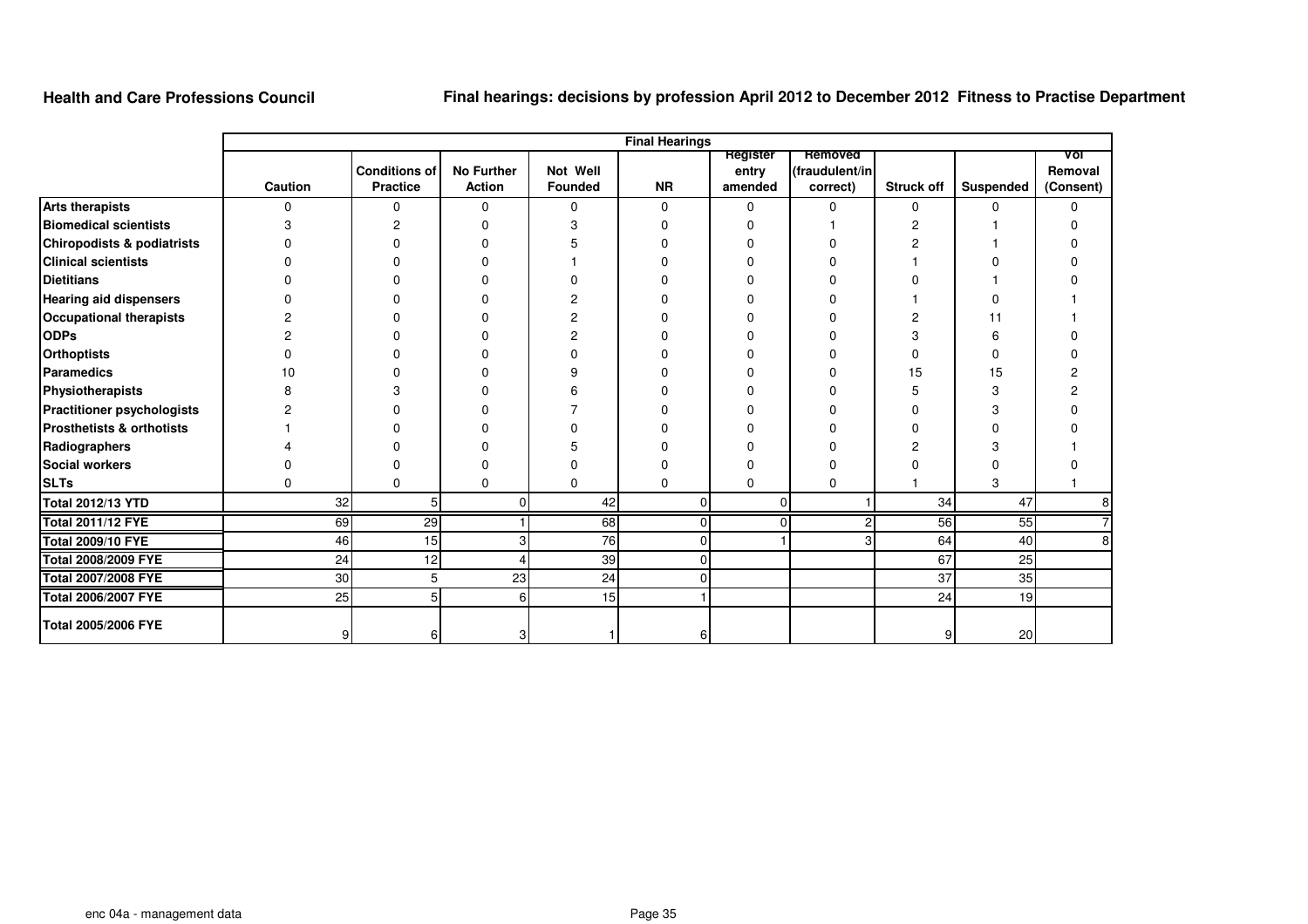## **Review hearings: decisions by profession April 2012 to December 2012**

**Fitness to Practise Department**

|                                       |                          |                       |   |                                  |                  | <b>Review Hearings</b> |                 |                   |            |                             |                  |
|---------------------------------------|--------------------------|-----------------------|---|----------------------------------|------------------|------------------------|-----------------|-------------------|------------|-----------------------------|------------------|
|                                       | Adjourned/Par<br>t Heard | Article 30(7) Caution |   | <b>Conditions of</b><br>practice | Order<br>revoked | <b>Not</b><br>restored | <b>Restored</b> | <b>Struck off</b> | Suspension | vor<br>Removal<br>(Consent) | <b>Total</b>     |
| <b>Arts therapists</b>                |                          |                       |   |                                  |                  | 0                      | $\Omega$        |                   |            |                             |                  |
| <b>Biomedical scientists</b>          |                          |                       |   |                                  |                  | $\Omega$               | $\Omega$        |                   |            |                             | 11               |
| <b>Chiropodists &amp; podiatrists</b> |                          | $\Omega$              |   |                                  |                  | $\mathbf 0$            | $\Omega$        | n                 |            |                             | 2                |
| <b>Clinical scientists</b>            |                          | $\Omega$              |   |                                  |                  | 0                      | $\Omega$        |                   |            |                             |                  |
| <b>Dietitians</b>                     |                          |                       |   |                                  |                  | 0                      | $\Omega$        |                   |            |                             |                  |
| <b>Hearing aid dispensers</b>         |                          | C                     |   |                                  |                  | 0                      | $\Omega$        |                   |            |                             |                  |
| <b>Occupational therapists</b>        |                          | $\sqrt{ }$            |   |                                  |                  | $\mathbf 0$            | $\Omega$        |                   |            |                             | 11               |
| <b>ODPs</b>                           |                          | $\Omega$              |   |                                  |                  | $\Omega$               | $\Omega$        |                   |            |                             | 8                |
| <b>Orthoptists</b>                    |                          | $\Omega$              |   |                                  | ი                | 0                      | $\Omega$        |                   |            |                             | 0                |
| <b>Paramedics</b>                     |                          | C                     |   |                                  |                  | 0                      | $\Omega$        |                   |            |                             | 13               |
| Physiotherapists                      |                          |                       |   |                                  |                  | 0                      | $\Omega$        |                   |            |                             | 22               |
| <b>Practitioner psychologists</b>     |                          | ſ                     |   |                                  |                  | $\Omega$               | O               |                   |            |                             | 5                |
| <b>Prosthetists &amp; orthotists</b>  |                          | C                     |   |                                  |                  | 0                      | $\Omega$        |                   |            |                             |                  |
| Radiographers                         |                          | C                     |   |                                  |                  | 0                      | $\Omega$        |                   |            |                             | 12               |
| Social workers                        |                          | C                     |   |                                  |                  | 0                      | $\Omega$        |                   |            |                             | $\Omega$         |
| <b>SLTs</b>                           |                          | $\sqrt{ }$            |   |                                  |                  | $\Omega$               | $\Omega$        |                   | հ          | በ                           | 8                |
| <b>Total 2012/13 YTD</b>              |                          |                       |   | 13                               | 20               | $\mathbf 0$            | $\Omega$        | 17                | 45         |                             | 102              |
| <b>Total 2011/12 FYE</b>              | $\mathbf{Q}$             |                       | ∩ | 23                               | 17               | $\overline{0}$         | 3               | 26                | 49         | g                           | $\overline{137}$ |
| <b>Total 2009/10 FYE</b>              |                          |                       |   | 11                               | 13               | $\mathbf 0$            | c               | 31                | 36         |                             | 98               |
| Total 2008/2009 FYE                   | 3                        | $\Omega$              | ◠ |                                  | 9                | $\Omega$               | $\Omega$        | 16                | 51         |                             | 87               |
| Total 2007/2008 FYE                   |                          | $\Omega$              |   |                                  | $\mathcal{P}$    | $\Omega$               | $\Omega$        | 8                 | 25         | ŋ                           | 42               |
| Total 2006/2007 FYE                   |                          |                       |   |                                  |                  | Not available          |                 |                   |            |                             |                  |
| <b>Total 2005/2006 FYE</b>            |                          |                       |   |                                  |                  | Not available          |                 |                   |            |                             |                  |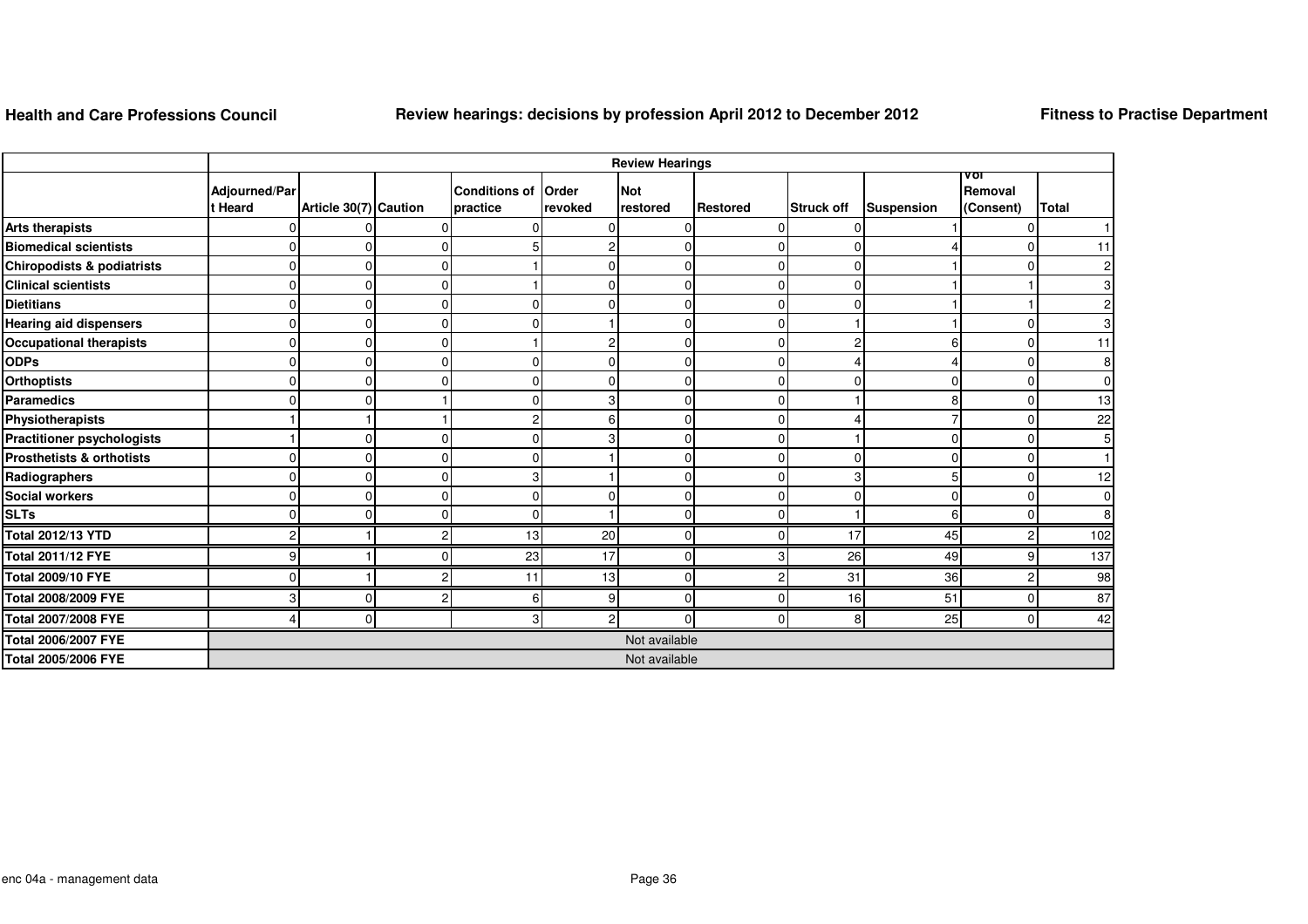**Length of Time Allegations April 2011 - March 2013**

**Month of Panel**

|                 |               | 2011 |     |     |     |     |     |     |     |     | 2012 |          |     |     |     |     |     |     |     |     |     |          | 2013 |         |     |
|-----------------|---------------|------|-----|-----|-----|-----|-----|-----|-----|-----|------|----------|-----|-----|-----|-----|-----|-----|-----|-----|-----|----------|------|---------|-----|
|                 | <b>Months</b> | Apr  | Mav | Jun | Jul | Aug | Sep | Oct | Nov | Dec | Jan  | Feb      | Mar | Apr | May | Jun | Jul | Aug | Sep | Oct | Nov | Dec      |      | Jan Feb | Mar |
|                 | $0 - 4$       | 142  | 164 | 195 | 210 | 217 | 212 | 193 | 186 | 149 | 150  | 139      | 135 | 139 | 143 | 113 | 137 | 120 | 202 | 222 | 149 | 139      |      |         |     |
|                 | $5 - 8$       | 76   | 63  | 59  | 58  | 62  | 61  | 83  | 99  | 99  | 99   | 77       | 64  | 53  | 58  | 62  | 66  | 50  | 43  | 30  | 25  | 29       |      |         |     |
|                 | $9 - 12$      | 23   | 16  | 27  | 23  | 25  | 23  | 22  | 20  | 26  | 34   | 46       | 46  | 37  | 38  | 27  | 29  | 20  | 20  | 16  | 14  | 14       |      |         |     |
| င်္             | 13-16         |      | 9   | 6   | 10  | 8   | 6   | 11  | 13  | 12  | 15   | 11       | 12  | 13  | 12  | 21  | 21  | 21  | 14  | 12  | 10  | 9        |      |         |     |
|                 | 17-20         | 5    | 6   | 6   | 5   | 3   | 5   | 3   | 3   | 5   | 3    | 6        | 8   | 8   | 4   | 2   |     |     | 10  | 12  | 12  | 13       |      |         |     |
| awaiting        | $21 - 24$     |      | 5   |     |     |     |     |     |     | 0   |      |          |     | 2   |     | 3   | 3   | 2   | 3   |     |     |          |      |         |     |
|                 | 25-28         |      |     |     | 3   |     |     |     |     | 0   | 0    |          | 0   |     |     |     |     | 2   |     |     |     | C        |      |         |     |
| Cases           | 29-32         |      | 2   |     |     |     |     |     |     |     | 0    |          | C   | 0   | 0   |     | 0   |     |     |     |     |          |      |         |     |
|                 | over 33       | 0    | 0   |     | 0   |     |     |     |     |     | 2    |          |     |     |     |     |     |     |     |     |     | 0        |      |         |     |
|                 | $1 - 4$       | 86   | 88  | 85  | 82  | 76  | 76  | 82  | 91  | 100 | 108  | 115      | 114 | 106 | 98  | 104 | 89  | 103 | 136 | 119 | 123 | 136      |      |         |     |
|                 | $5 - 8$       | 78   | 72  | 59  | 62  | 55  | 59  | 53  | 45  | 43  | 33   | 42       | 54  | 62  | 61  | 68  | 72  | 68  | 64  | 66  | 69  | 59       |      |         |     |
|                 | $9 - 12$      | 33   | 26  | 28  | 24  | 27  | 27  | 23  | 24  | 20  | 21   | 14       | 9   | 18  | 9   | 12  | 20  | 32  | 24  | 34  | 34  | 33       |      |         |     |
| final           | 13-16         | 12   | 15  | 13  | 11  | 14  | 8   | 8   |     | 14  | 14   | 8        | 7   | 4   | 5   | 3   | 2   | 2   |     | 6   | 8   | 11       |      |         |     |
| (from ICP)      | 17-20         | 8    | 5   | 3   | 5   | 6   | 5   | 2   |     |     | 2    | 3        | 2   | 2   | 2   |     | 2   |     |     |     | 3   | 2        |      |         |     |
| awaiting        | 21-24         |      | 3   | 6   | 6   | 5   |     |     | 2   |     |      |          | 0   | 0   | 0   |     |     |     |     |     |     | 0        |      |         |     |
|                 | 25-28         |      | 0   | 0   | 0   |     |     |     | 4   | 2   |      |          |     |     | 0   |     | 0   |     |     |     |     |          |      |         |     |
| hearing<br>ases | 29-32         |      | 2   |     | 0   |     |     |     | 0   |     |      | 2        |     |     |     | C   | 0   | 0   |     |     |     | 0        |      |         |     |
| ပ               | over 33       | 0    | 0   |     | 2   | 2   |     | 0   | 0   | 0   | 0    | $\Omega$ |     |     | 0   |     |     |     |     | 0   | 0   | $\Omega$ |      |         |     |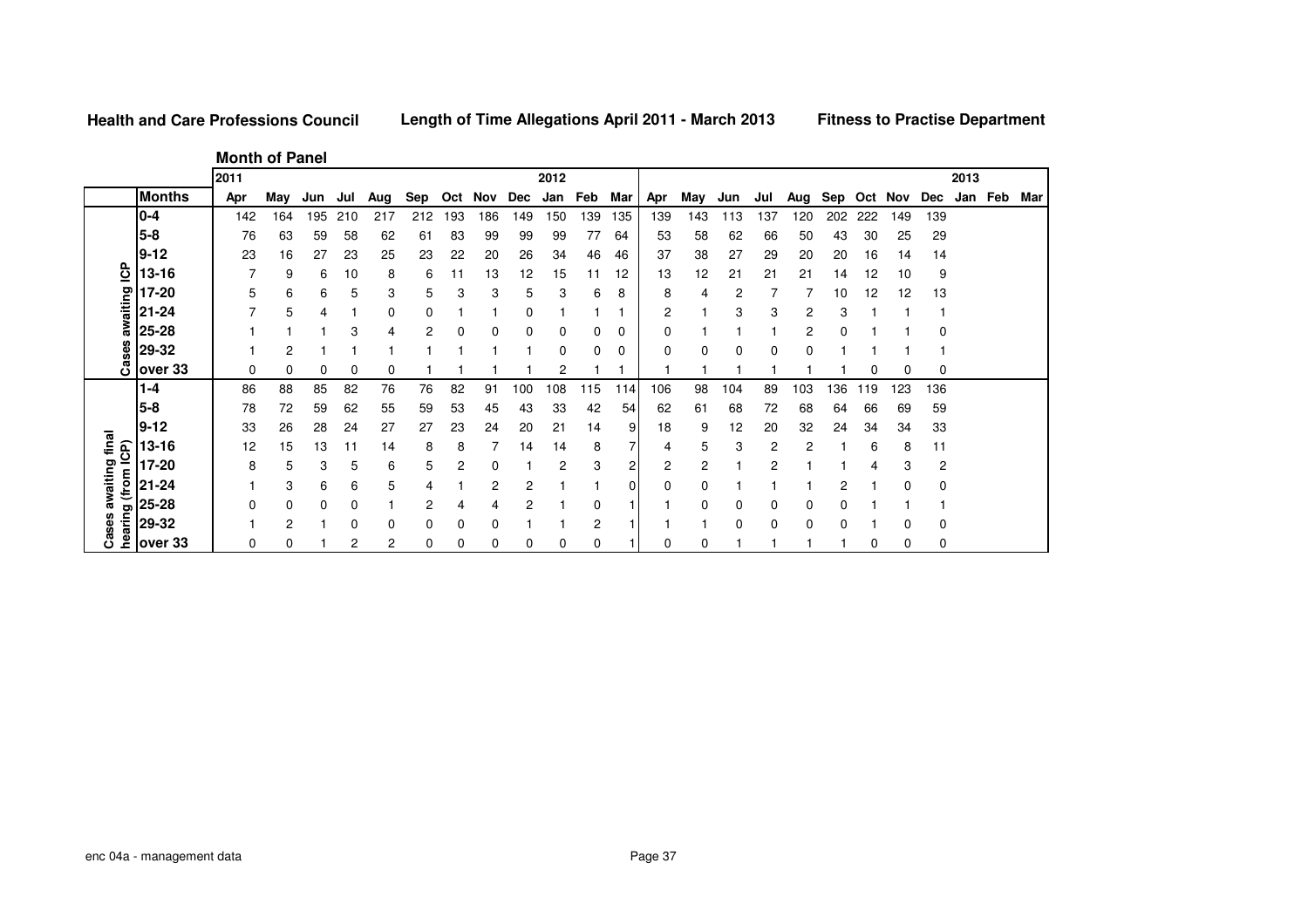

#### **Health & Care Professions Council**Length time: Cases Inv Committee (excluding further information) 2003-4 to 2012- Fitness to Practise

|                         | <b>Cases 20031</b> |   | Cases 2004 Cases 2005- Cases 2006- Cases 2007- Cases 2008- Cases 2009- Cases 2010- |   |     |                 |     | <b>Cases 20111</b> | <b>Cases 2012</b> |
|-------------------------|--------------------|---|------------------------------------------------------------------------------------|---|-----|-----------------|-----|--------------------|-------------------|
| <b>Number of Months</b> | 4                  | 5 | 6                                                                                  | 8 | 9   | 10              | 11  | 12                 | 13 YTD            |
| $1 - 4$                 |                    |   |                                                                                    |   | 133 | 255             | 228 | 194                | 202               |
| 5-8                     |                    |   |                                                                                    |   | 138 | 152             | 188 | 194                | 113               |
| $9 - 12$                |                    |   |                                                                                    |   | 57  | 40              | 62  | 68                 | 35                |
| $13 - 16$               |                    |   |                                                                                    |   | 15  | 22              | 18  | 21                 | 23                |
| 17-20                   |                    |   |                                                                                    |   |     | 14 <sub>1</sub> |     | 14                 | 16                |
| 21-24                   |                    |   |                                                                                    |   |     |                 |     |                    |                   |
| 25-28                   |                    |   |                                                                                    |   |     |                 |     |                    |                   |
| 29-32                   |                    |   |                                                                                    |   |     |                 |     |                    |                   |
| 33-36                   |                    |   |                                                                                    |   |     |                 |     |                    |                   |
| Over 36                 |                    |   | Not availbale                                                                      |   |     |                 |     |                    |                   |
| <b>Mean Months</b>      |                    |   |                                                                                    |   |     | 6               |     |                    |                   |
| <b>Median Months</b>    |                    |   |                                                                                    |   |     |                 |     |                    |                   |
| <b>Total Cases</b>      |                    |   |                                                                                    |   | 363 | 489             | 512 | 498                | 394               |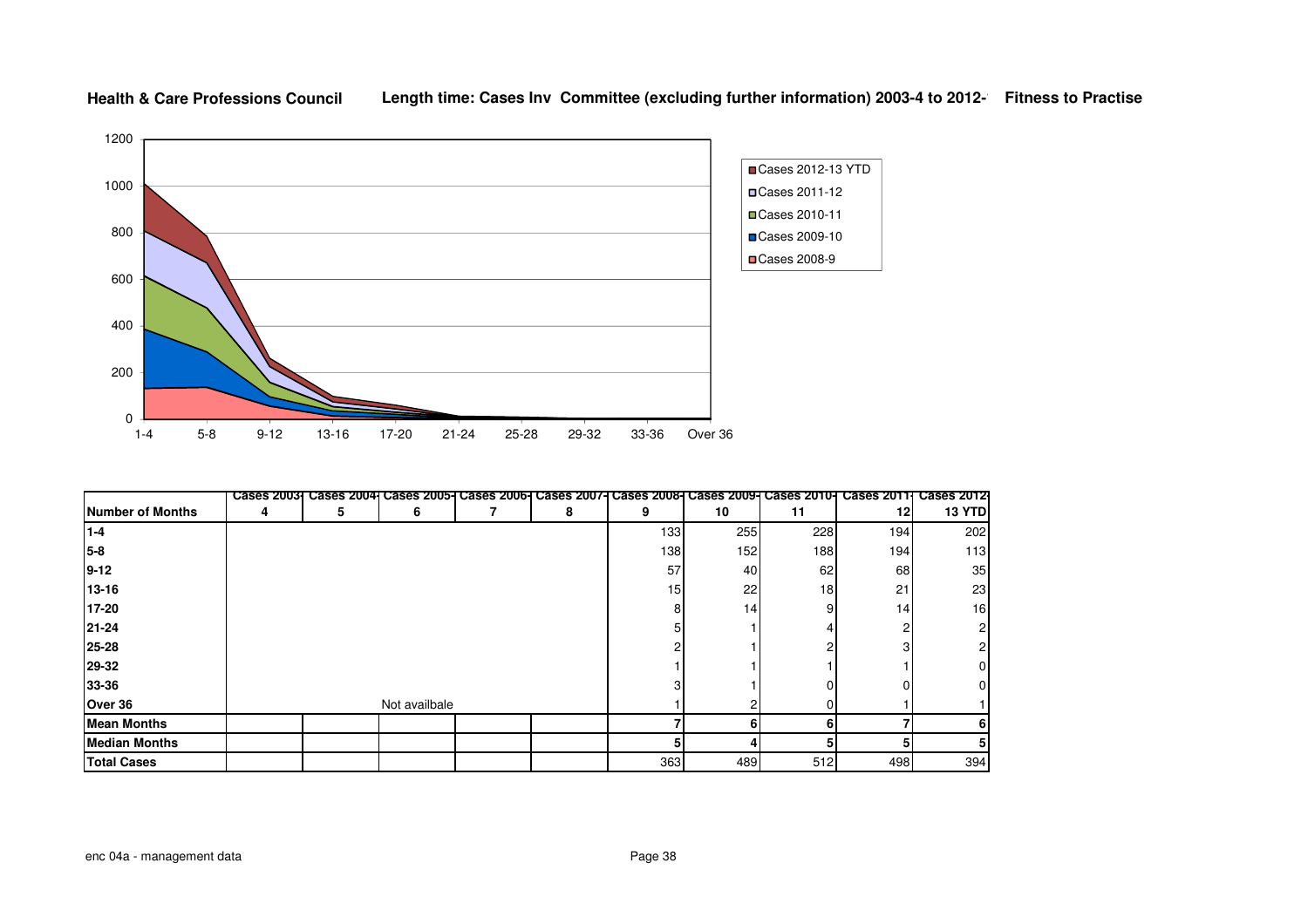

### **Allegations made - conclusion of final hearing 2003-4 to 2012-13**

**Fitness to Practise Department**

**5-8**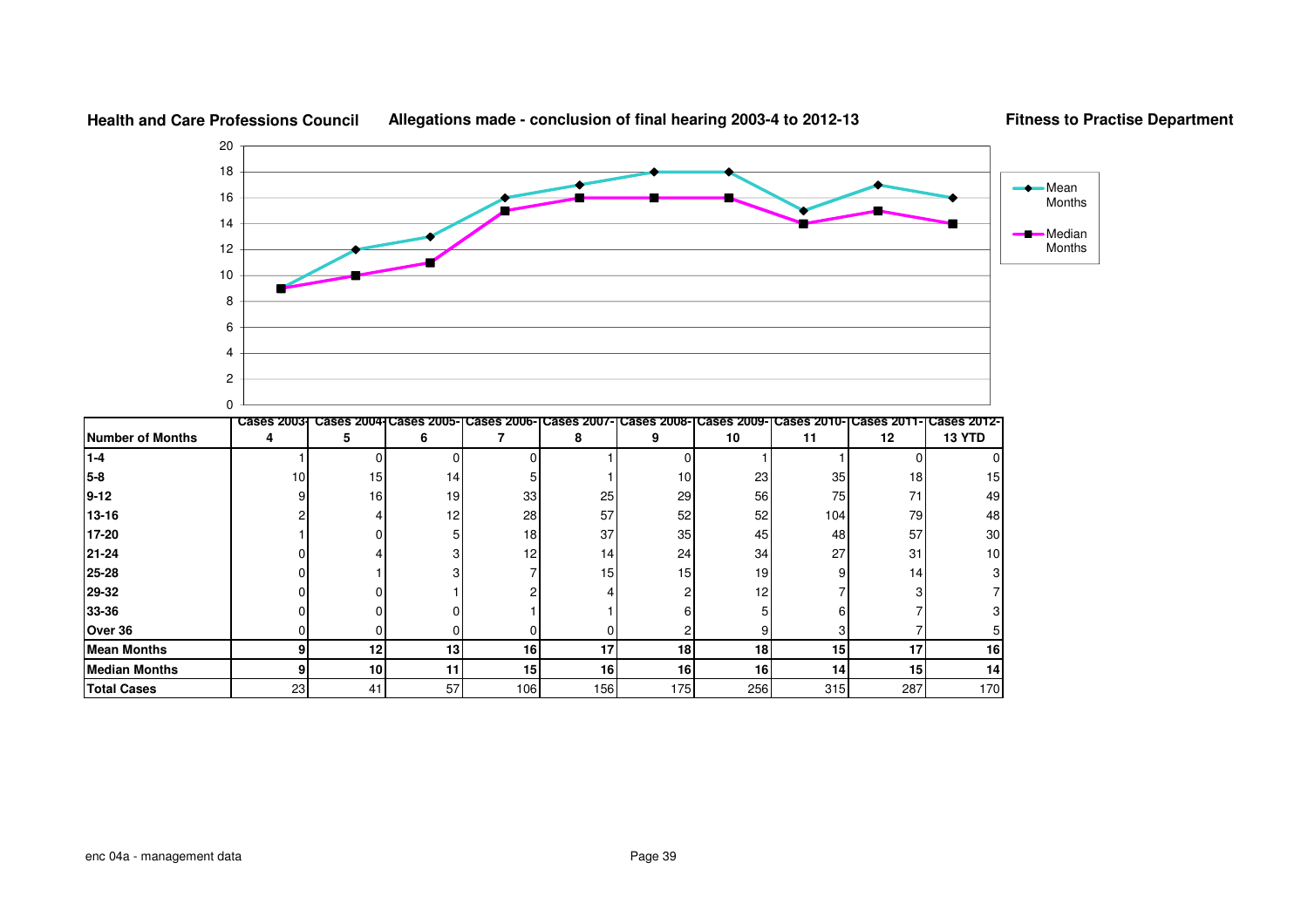

#### **Health and Care Professions CouncilAllegations made - conclusion of final hearing percentages 2003-4 to 2012-13**

**Fitness to Practise**

|                  |              |            |              |              |           |                  |             |               |               | $% 2012 - 13$ |
|------------------|--------------|------------|--------------|--------------|-----------|------------------|-------------|---------------|---------------|---------------|
| Number of Months | $% 2003 - 4$ | $% 2004-5$ | $% 2005 - 6$ | $% 2006 - 7$ | $%2007-8$ | $% 2008-9$       | $% 2009-10$ | $% 2010 - 11$ | $% 2011 - 12$ | YTD           |
| $1 - 4$          | 4.3          | 0.0        | 0.01         | 0.0          | 0.6       | 0.0              | 0.4         | 0.3           | 0.0           | 0.0           |
| $5 - 8$          | 43.5         | 36.6       | 24.6         | 4.7'         | 0.6       | 5.7              | 9.0         | 11.1          | 8.4           | 8.8           |
| $9 - 12$         | 39.1         | 39.0       | 33.3         | 31.1         | 16.0      | 16.61            | 21.9        | 23.9          | 26.5          | 28.8          |
| 13-16            | 8.7          | 9.8        | 21.1         | 26.4         | 36.5      | 29.7             | 20.3        | 33.1          | 30.1          | 28.2          |
| 17-20            | 4.3          | 0.0        | 8.8          | 17.0         | 23.7      | 20.0             | 17.6        | 15.3          | 18.1          | 17.6          |
| 21-24            |              | 9.8        | 5.3          | 11.3         | 9.0       | 13.7             | 13.3        | 8.3           | 8.4           | 5.9           |
| 25-28            |              | 2.4        | 5.3          | 6.6          | 9.6       | 8.6 <sub>l</sub> | $\angle 4$  | 2.9           | 3.6           | 1.8           |
| 29-32            |              | 0.0        | .8           | 1.9          | 2.6       | . .              | 4.7         | 2.2           | 0.0           | 4.1           |
| 33-36            |              | 0.0        | 0.0          | 0.9          | 0.6       | 3.4              | 2.0         | 1.9I          | 2.4           | 1.8           |
| Over 36          |              | 0.0        | 0.0          | 0.9          | 0.6       |                  | 3.5         | 1.0           | 2.4           | 2.9           |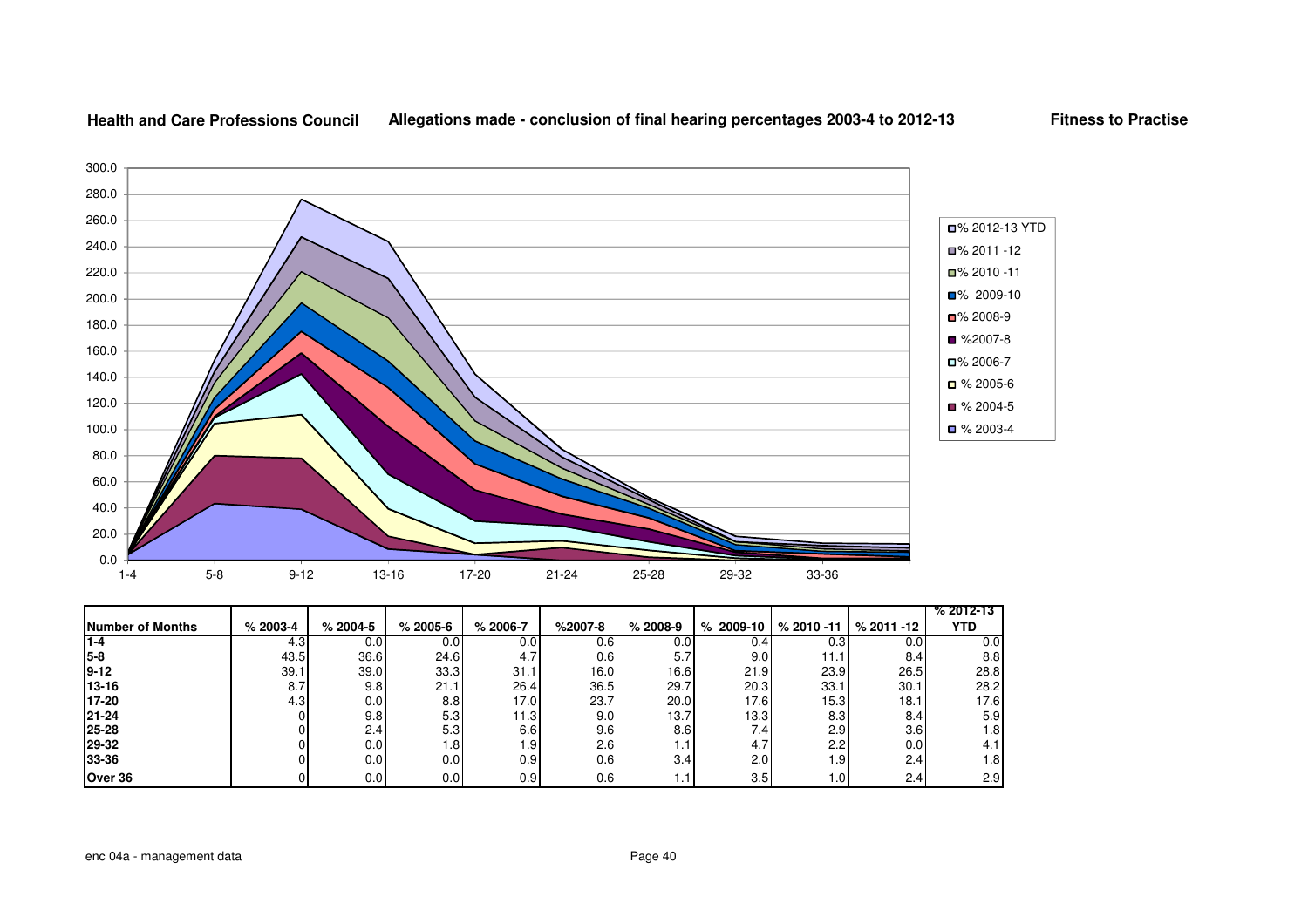

|                       |              |    |    |     |                                                           |     |     |                                              |                 | Cases 2012-13 Cases 2012-13 |
|-----------------------|--------------|----|----|-----|-----------------------------------------------------------|-----|-----|----------------------------------------------|-----------------|-----------------------------|
| Number of Months      | Cases 2003-4 |    |    |     | Cases 2004-5   Cases 2005-6   Cases 2006-7   Cases 2007-8 |     |     | Cases 2008-9   Cases 2009-10   Cases 2010-11 | <b>YTD</b>      | YTD                         |
| I1-4                  | 19           | 26 | 44 | 69  | 83                                                        | 57  | 98  | 161                                          | 105             | 94                          |
| 5-8                   |              |    |    | 27  | 45                                                        | 72  | 83  | 98                                           | 111             | 55                          |
| $9 - 12$              |              |    |    |     | 17                                                        | 28  | 45  | 34                                           | 37              | 12                          |
| 13-16                 |              |    |    |     | 10 <sup>1</sup>                                           | 13  | 11  |                                              | 19 <sup>l</sup> |                             |
| 17-20                 |              |    |    |     |                                                           |     | 10  |                                              |                 |                             |
| 21-24                 |              |    |    |     |                                                           |     |     |                                              |                 |                             |
| 25-28                 |              |    |    |     |                                                           |     |     |                                              |                 |                             |
| 29-32                 |              |    |    |     |                                                           |     |     |                                              |                 |                             |
| 33 - 36               |              |    |    |     |                                                           |     |     |                                              |                 |                             |
| over 36               |              |    |    |     |                                                           |     |     |                                              |                 |                             |
| <b>Mean Months</b>    |              |    |    | 4.5 |                                                           |     |     |                                              |                 |                             |
| <b>Meadian Months</b> |              |    |    |     |                                                           |     |     |                                              |                 |                             |
| <b>Total Cases</b>    | 23           | 41 | 57 | 107 | 157                                                       | 175 | 256 | 315                                          | 287             | 170                         |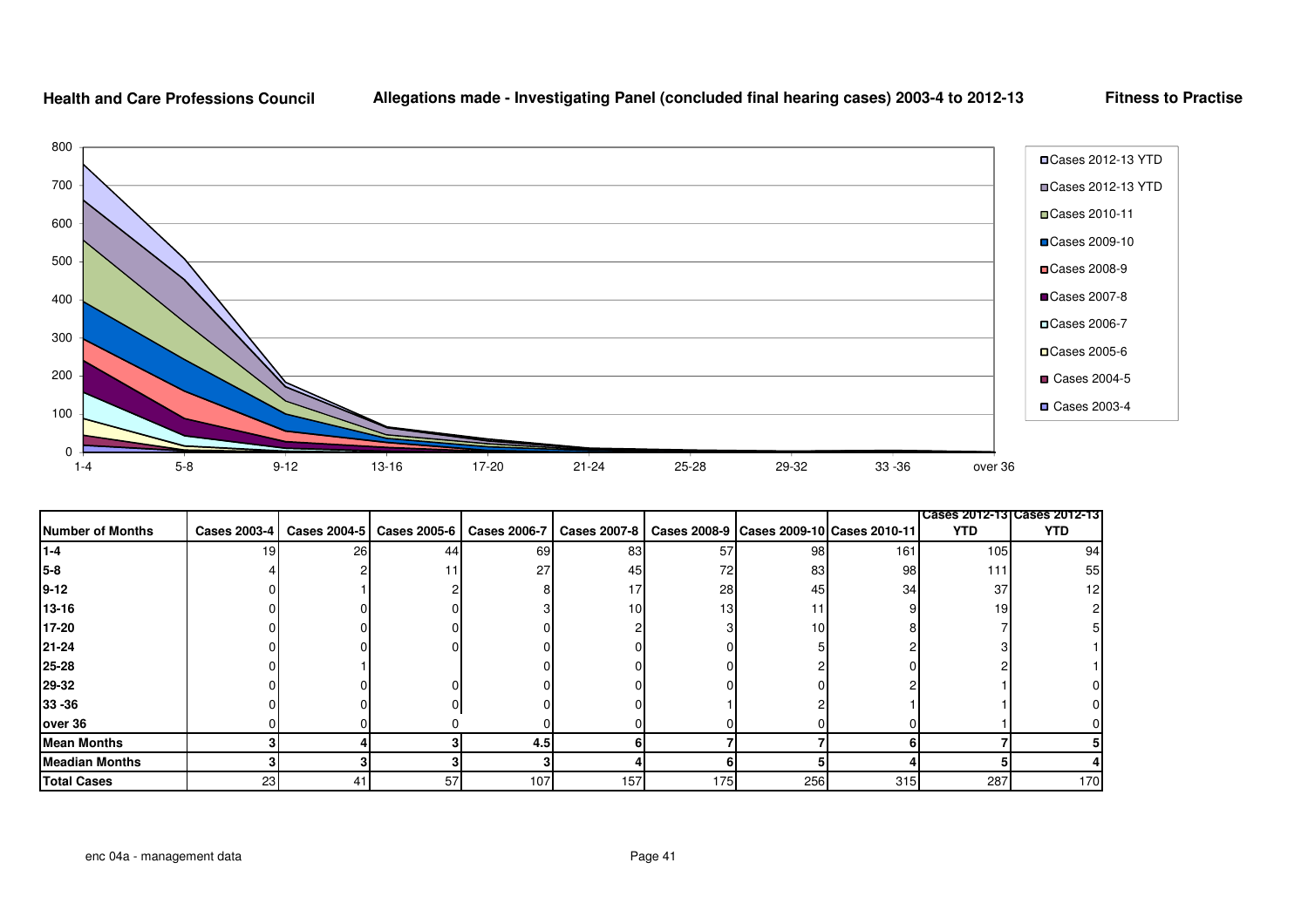

| <b>Number of Months</b> | $% 2003-4$ | $% 2004-5$ | $% 2005 - 6$    | % 2006-7 | $% 2007-8$ | $% 2008-9$ | $% 2009-10$     | % 2010-11 | % 2011-12       | <b>YTD</b> |
|-------------------------|------------|------------|-----------------|----------|------------|------------|-----------------|-----------|-----------------|------------|
| $1 - 4$                 | 83         | 63         | 77              | 64       | 53         | 33         | 38              | 51        | 1941            | 55         |
| 5-8                     |            |            | 19 <sup>l</sup> | 25       | 29         | 41         | 32 <sub>l</sub> | 31        | 118             | 32         |
| $9 - 12$                |            |            |                 |          |            | 16         | 18              |           | 41              |            |
| $13 - 16$               |            |            |                 |          |            |            |                 |           | 11              |            |
| 17-20                   |            |            |                 |          |            |            |                 |           | 10 <sup>1</sup> |            |
| 21-24                   |            |            |                 |          |            |            |                 |           |                 |            |
| 25-28                   |            |            |                 |          |            |            |                 |           | ΩI              |            |
| 29-32                   |            |            |                 |          |            |            |                 |           |                 |            |
| 33-36                   |            |            |                 |          |            |            |                 |           |                 |            |
| over 36                 |            |            |                 |          |            |            |                 |           |                 |            |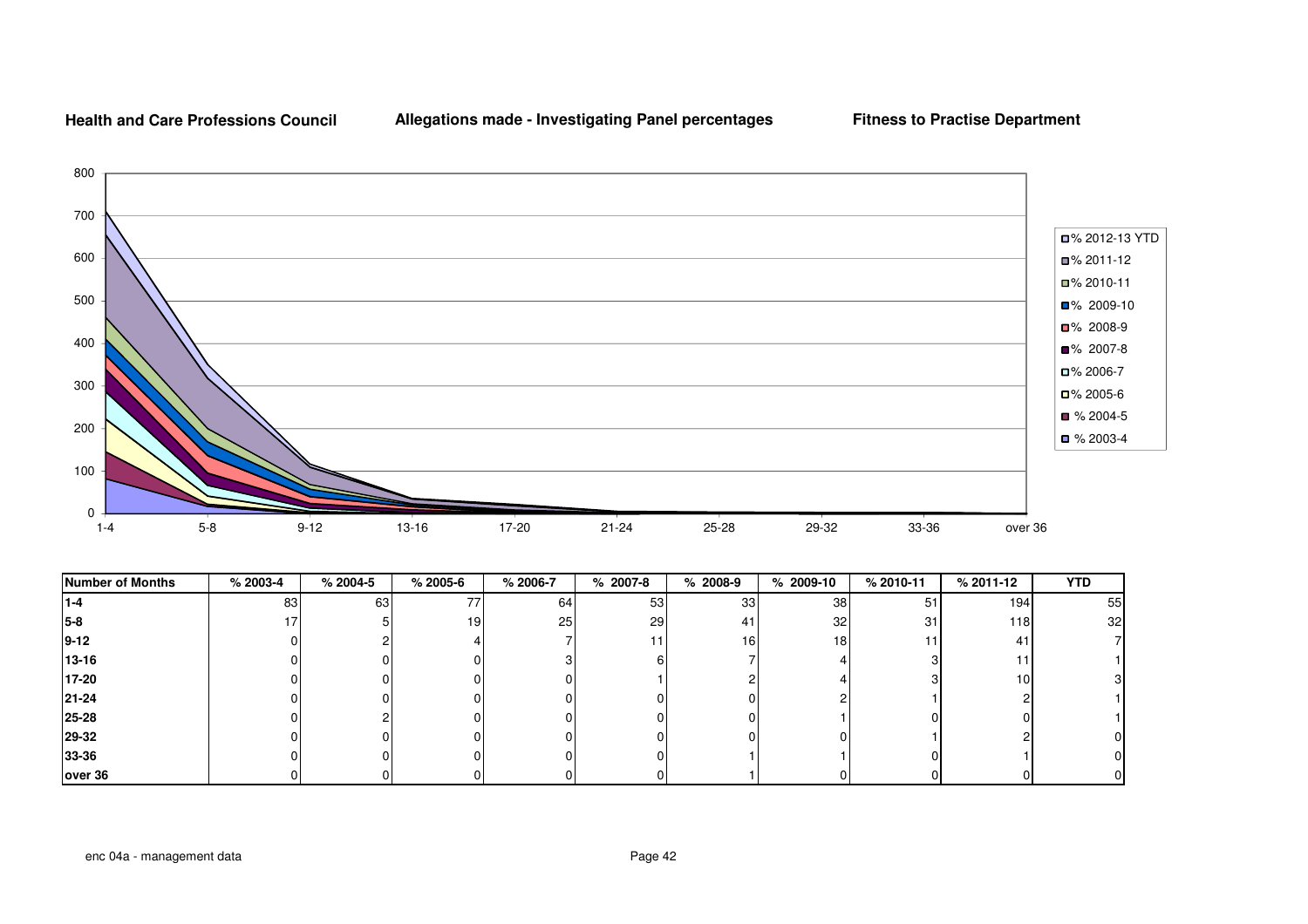## **Investigating Panel - Case Conclusion (concluded final hearing cases)**

**Fitness to Practise** 



|                      |                     |    |                                            |      |                     |     |     |     |                                                              | <b>Cases 2012-13</b> |
|----------------------|---------------------|----|--------------------------------------------|------|---------------------|-----|-----|-----|--------------------------------------------------------------|----------------------|
| Number of Months     | <b>Cases 2003-4</b> |    | Cases 2004-5   Cases 2005-6   Cases 2006-7 |      | <b>Cases 2007-8</b> |     |     |     | Cases 2008-9   Cases 2009-10   Cases 2010-11   Cases 2011-12 | <b>YTD</b>           |
| $1 - 4$              |                     |    |                                            |      |                     |     | 26  | 28  | 21                                                           | 16                   |
| 15-8                 | 15 <sub>l</sub>     | 21 | 27                                         | 37   | 37                  | 51  | 87  | 114 | 129                                                          | 75                   |
| $9 - 12$             |                     |    | 13                                         | 32   | 64                  | 62  | 63  | 121 | 71                                                           | 59                   |
| 13-16                |                     |    |                                            | 18   | 26                  | 34  | 43  | 34  | 44                                                           |                      |
| 17-20                |                     |    |                                            |      | 11                  | 11  | 20  |     | 13 <sup>1</sup>                                              |                      |
| 21-24                |                     |    |                                            |      |                     |     |     |     |                                                              |                      |
| 25-28                |                     |    |                                            |      |                     |     |     |     |                                                              |                      |
| 29-32                |                     |    |                                            |      |                     |     |     |     |                                                              |                      |
| 33-36                |                     |    |                                            |      |                     |     |     |     |                                                              |                      |
| Over 36              |                     |    |                                            |      |                     |     |     |     |                                                              |                      |
| <b>Mean Months</b>   |                     |    | 10 <sup>1</sup>                            | 11.5 | 12                  | 11  | 11  |     | <b>10</b>                                                    |                      |
| <b>Median Months</b> |                     |    |                                            | 10   | 11                  | 10  | 9   |     |                                                              |                      |
| <b>Total Cases</b>   | 23                  | 41 | 57                                         | 107  | 157                 | 175 | 256 | 315 | 287                                                          | 170                  |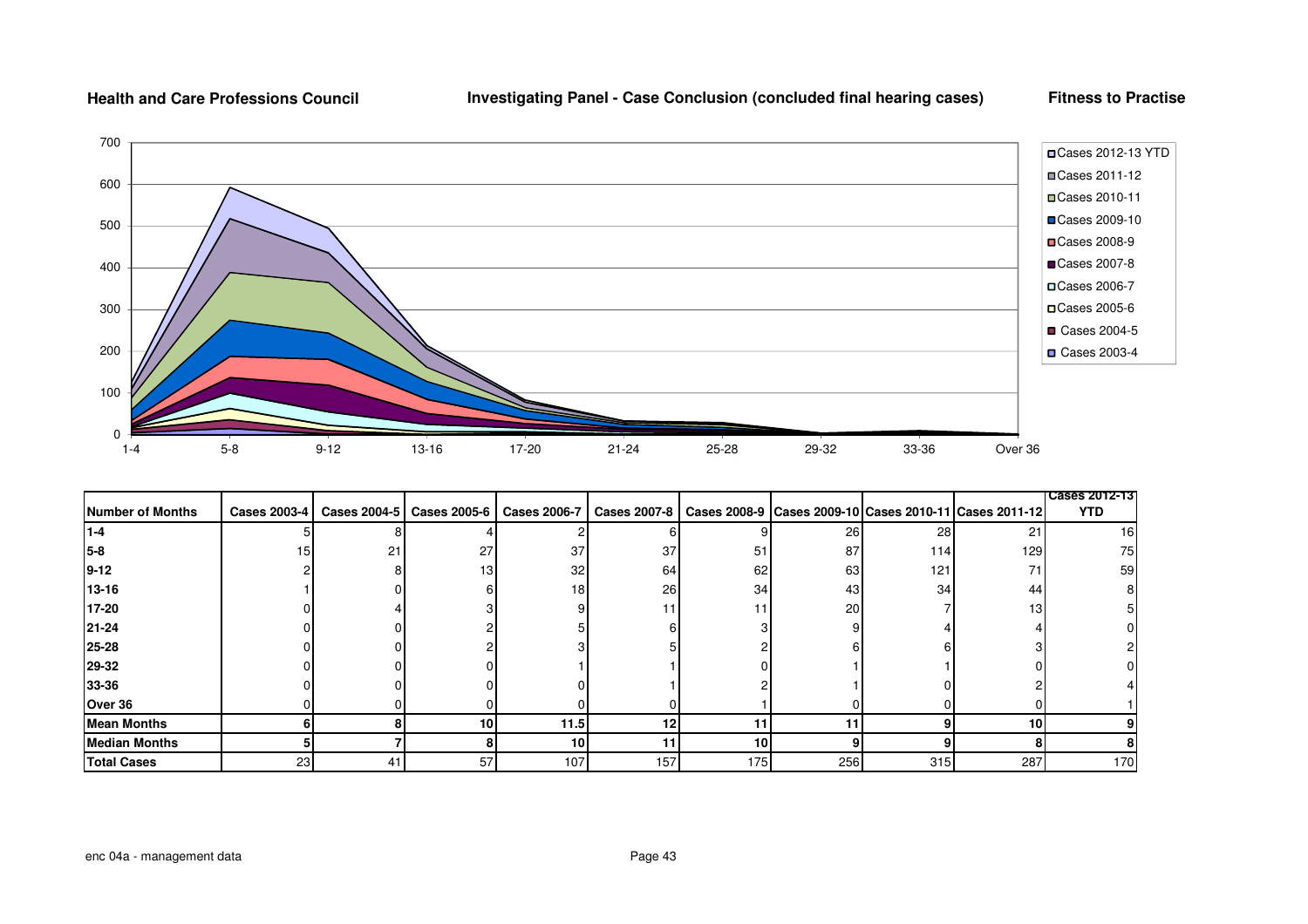**Investigating Panel - Case Conclusion percentages**

**Fitness to Practise Department**



| <b>Number of Months</b> | $% 2003-4$ | $% 2004-5$ | $% 2005-6$ | % 2006-7        | $% 2007-8$      | $% 2008-9$      | $% 2009-10$     | % 2010-11       | % 2011-12    | <b>YTD</b> |
|-------------------------|------------|------------|------------|-----------------|-----------------|-----------------|-----------------|-----------------|--------------|------------|
| $1 - 4$                 | 22         | 20         |            |                 |                 |                 | 10 <sup>1</sup> |                 |              | 9          |
| $5-8$                   | 65         | 51         | 47         | 35              | 24              | 29              | 34              | 36              | 43           | 44         |
| $9 - 12$                |            | 20         | 23         | 30 <sup>l</sup> | 41              | 35 <sub>l</sub> | 25              | 39 <sub>l</sub> | 22           | 35         |
| 13-16                   |            |            |            | 17              | 17 <sub>l</sub> | 19 <sub>l</sub> | 17              |                 | 17           |            |
| 17-20                   |            | 10         |            |                 |                 |                 |                 |                 | 6            |            |
| 21-24                   |            |            |            |                 |                 |                 |                 |                 |              | 0          |
| 25-28                   |            |            |            |                 |                 |                 |                 |                 |              |            |
| 29-32                   |            |            |            |                 |                 |                 |                 |                 |              | 0          |
| 33-36                   |            |            |            |                 |                 |                 |                 |                 |              |            |
| Over 36                 |            |            |            |                 |                 |                 |                 |                 | <sup>n</sup> |            |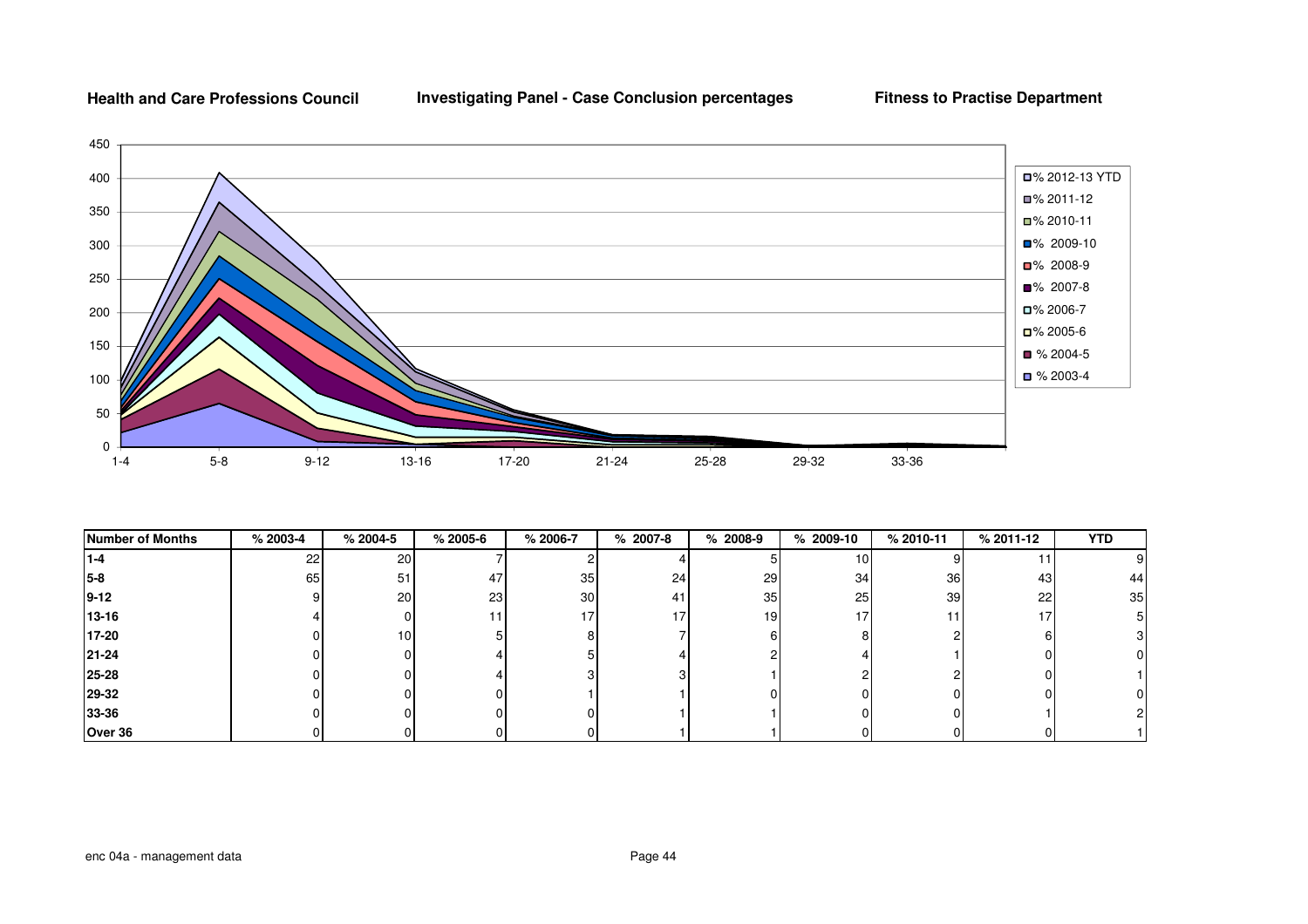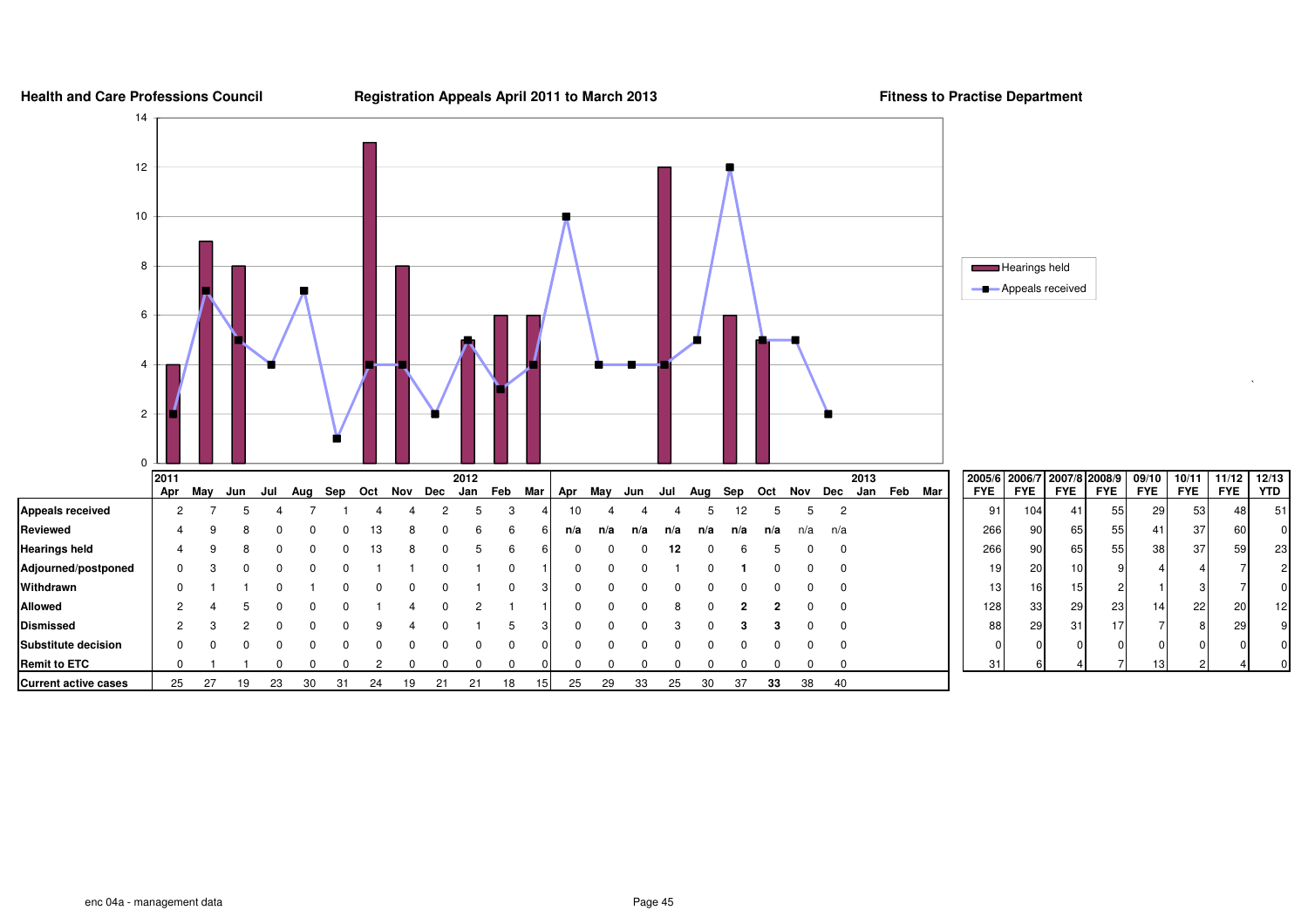#### **2005/6 2006/7 2007/8 2008/9 09/10 10/11 11/12 12/13**Apr May Jun Jul Aug Sep Oct Nov Dec Jan Feb Mar Apr May Jun Jul Aug Sep **ap Oct Nov Dec Jan Feb Mar** FYE FYE FYE FYE FYE FYE FYE FYE<br>12 12 10 3 3 3 21 42 56 32 21 35 **Publicc** | 2 5 2 1 7 3 6 2 0 2 1 4| 9 2 10 13 6 12 12 10 3 | | | | 53| 21| 42| 56| 32| 21| 35| 77 **Police**e | 0 3 2 2 2 5 4 1 1 0 3 0| 2 1 1 3 4 4 3 1 1 | | | | | | | | 38| 27| | 44| | 38| 12| 23| 20 **HPC** <sup>0</sup> <sup>1</sup> <sup>0</sup> <sup>0</sup> <sup>0</sup> <sup>3</sup> <sup>0</sup> <sup>2</sup> <sup>0</sup> <sup>0</sup> <sup>1</sup> <sup>0</sup> <sup>1</sup> <sup>0</sup> <sup>0</sup> <sup>0</sup> <sup>0</sup> <sup>1</sup> <sup>0</sup> <sup>0</sup> <sup>0</sup> <sup>10</sup> <sup>10</sup> <sup>6</sup> <sup>3</sup> <sup>2</sup> <sup>7</sup> <sup>7</sup> <sup>2</sup> **Anonymous** <sup>0</sup> <sup>3</sup> <sup>5</sup> <sup>5</sup> <sup>9</sup> <sup>0</sup> <sup>4</sup> <sup>1</sup> <sup>1</sup> <sup>1</sup> <sup>0</sup> <sup>0</sup> <sup>0</sup> <sup>0</sup> <sup>1</sup> <sup>4</sup> <sup>0</sup> <sup>2</sup> <sup>0</sup> <sup>2</sup> <sup>0</sup> <sup>50</sup> <sup>78</sup> <sup>38</sup> <sup>47</sup> <sup>31</sup> <sup>26</sup> <sup>29</sup> <sup>9</sup> **Professional**l | 10 11 14 18 12 13 16 18 11 14 16 19| 19 20 11 17 9 10 7 15 10 || 225| 137| 103| 233| 213| 252| 172| 118 **Other**r | NA NA 2 3 1 3 2 7 3 1 0 <sup>22</sup> **Total receivedd** 12 23 23 26 30 24 30 24 13 17 21 23 33 26 24 40 21 36 25 29 14 <sup>369</sup> <sup>284</sup> <sup>216</sup> <sup>383</sup> <sup>316</sup> <sup>318</sup> <sup>266</sup> <sup>248</sup> **Visits** <sup>1</sup> <sup>0</sup> <sup>0</sup> <sup>0</sup> <sup>0</sup> <sup>0</sup> <sup>0</sup> <sup>0</sup> <sup>0</sup> <sup>0</sup> <sup>0</sup> <sup>0</sup> <sup>0</sup> <sup>0</sup> <sup>0</sup> <sup>0</sup> <sup>0</sup> <sup>0</sup> <sup>0</sup> <sup>0</sup> <sup>0</sup> <sup>3</sup> <sup>3</sup> <sup>1</sup> <sup>1</sup> <sup>0</sup> **2011 <sup>2012</sup> <sup>2013</sup>** NA $24$ 0102030405060Open cases Total received

<sup>46</sup> <sup>36</sup> <sup>35</sup> <sup>39</sup> <sup>38</sup> <sup>31</sup> <sup>30</sup> <sup>36</sup> <sup>30</sup> <sup>22</sup> <sup>31</sup> <sup>47</sup> <sup>42</sup> <sup>42</sup> <sup>44</sup> <sup>56</sup> <sup>50</sup> <sup>46</sup> <sup>41</sup> <sup>43</sup> <sup>34</sup>

#### **Health and Care Professions Council**

**Protection of Title April 2011 to March 2013** Fitness to Practise Department

**YTD** 

 $\overline{7}$ 

 $\overline{c}$ 

**Open cases**